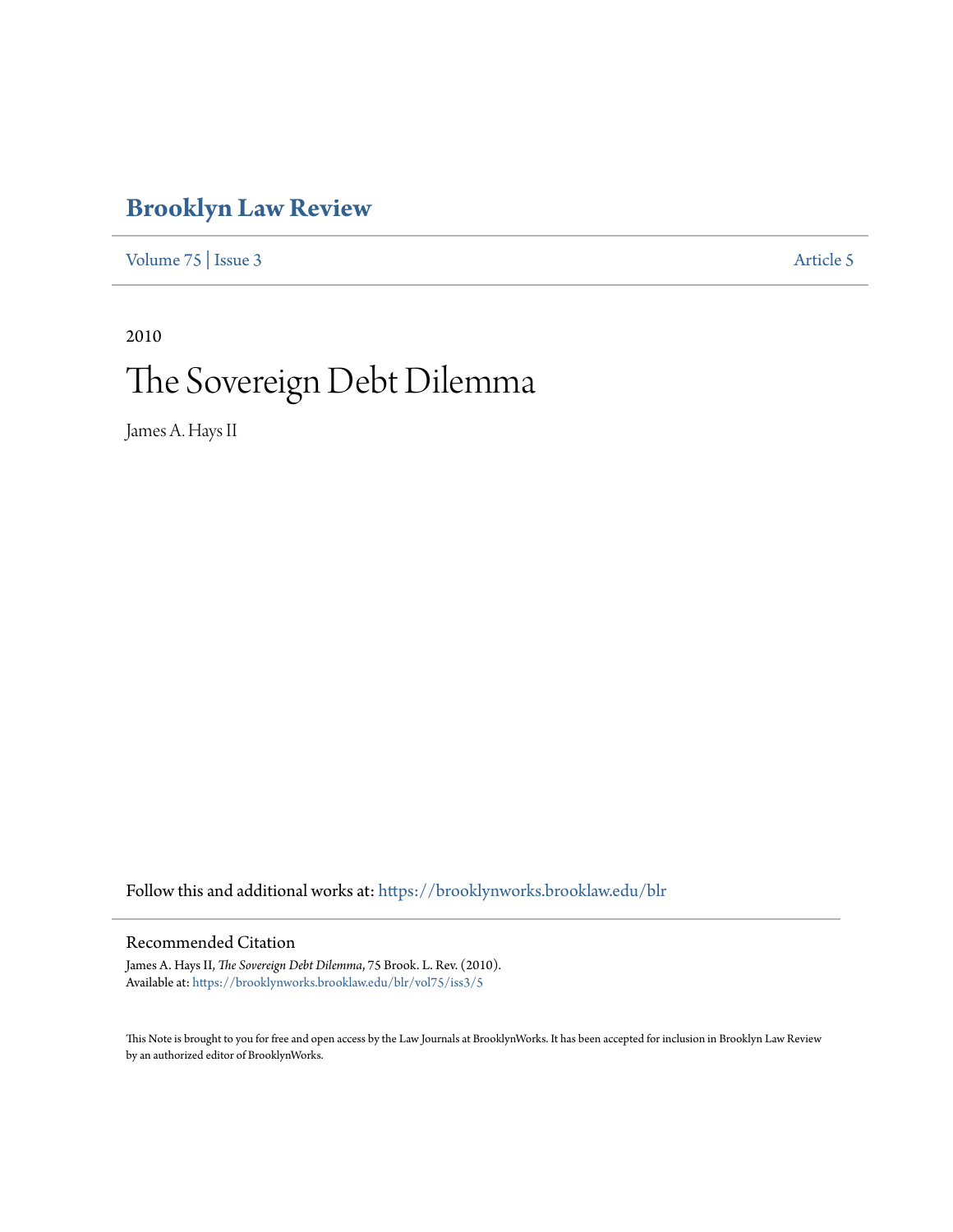# The Sovereign Debt Dilemma

When it becomes necessary for a state to declare itself bankrupt, in the same manner as when it becomes necessary for an individual to do so, a fair, open, and avowed bankruptcy is always the measure which is both least dishonourable to the debtor, and least hurtful to the creditor.<sup>1</sup>

—Adam Smith

#### INTRODUCTION

Over the past two decades, the securitization of sovereign lending and the emergence of the secondary debt market have transformed the contours of the global financial system.<sup>2</sup> Although public debt remains one of the most effective tools to implement domestic economic policy,<sup>3</sup> fundamental changes in the design and structure of sovereign financing have stymied the efficient restructuring of state obligations.<sup>4</sup> In particular, the late-1980s shift from syndicated bank lending<sup>5</sup> to securitized bond financing has resulted in a vast

 $1$  2 ADAM SMITH, AN INQUIRY INTO THE NATURE AND CAUSES OF THE WEALTH OF NATIONS 468 (Edwin Cannan ed., The Univ. of Chi. Press 1976) (1776). 2

 $3$  Michael Wolfgang Waibel, Sovereign Debt Restructuring 6 (Winter 2003) (unpublished manuscript, *available at* http://forschungsnewsletter.univie.ac.at/ fileadmin/user\_upload/int\_beziehungen/Internetpubl/waibel.pdf.). 3

For example, public debt can fund human capital development and physical infrastructure projects, mitigate the effects of temporary economic downturns, and redistribute "resources from future generations to the current one." EDUARDO BORENSZTEIN ET AL., AMERICAN DEVELOPMENT BANK, LIVING WITH DEBT: HOW TO LIMIT THE RISKS OF SOVEREIGN FINANCE 3-4 (2006).

A. Mechele Dickerson, *A Politically Viable Approach to Sovereign Debt Restructuring*, 53 EMORY L.J. 997, 1012 (2004).

 $5$  Under the syndicated lending practices of the 1970s, relatively small groups of commercial banks would extend credit to a sovereign "on identical terms . . . pursuant to a single loan agreement." Lee C. Buchheit & Ralph Reisner, *The Effect of the Sovereign Debt Restructuring Process on Inter-Creditor Relationships*, 1988 U. ILL. L. REV. 493, 500 (1988). From the perspective of the debtor, syndicated lending facilitates the acquisition of funds, which would otherwise be unattainable from an individual financing source. Likewise, for both lenders and borrowers, syndicate loans promote efficiency by aggregating initial negotiations and subsequent loan administration into a single, collaborative endeavor. *Id.* 

<sup>6</sup> In response to the fallout from the Latin American debt crisis of the early-1980s, United States Treasury Secretary Nicholas Brady sought "to 'securitize' sovereign loans by converting loan obligations into bonds." Philip J. Power, *Sovereign Debt: The Rise of the Secondary Market and Its Implications for Future Restructurings*,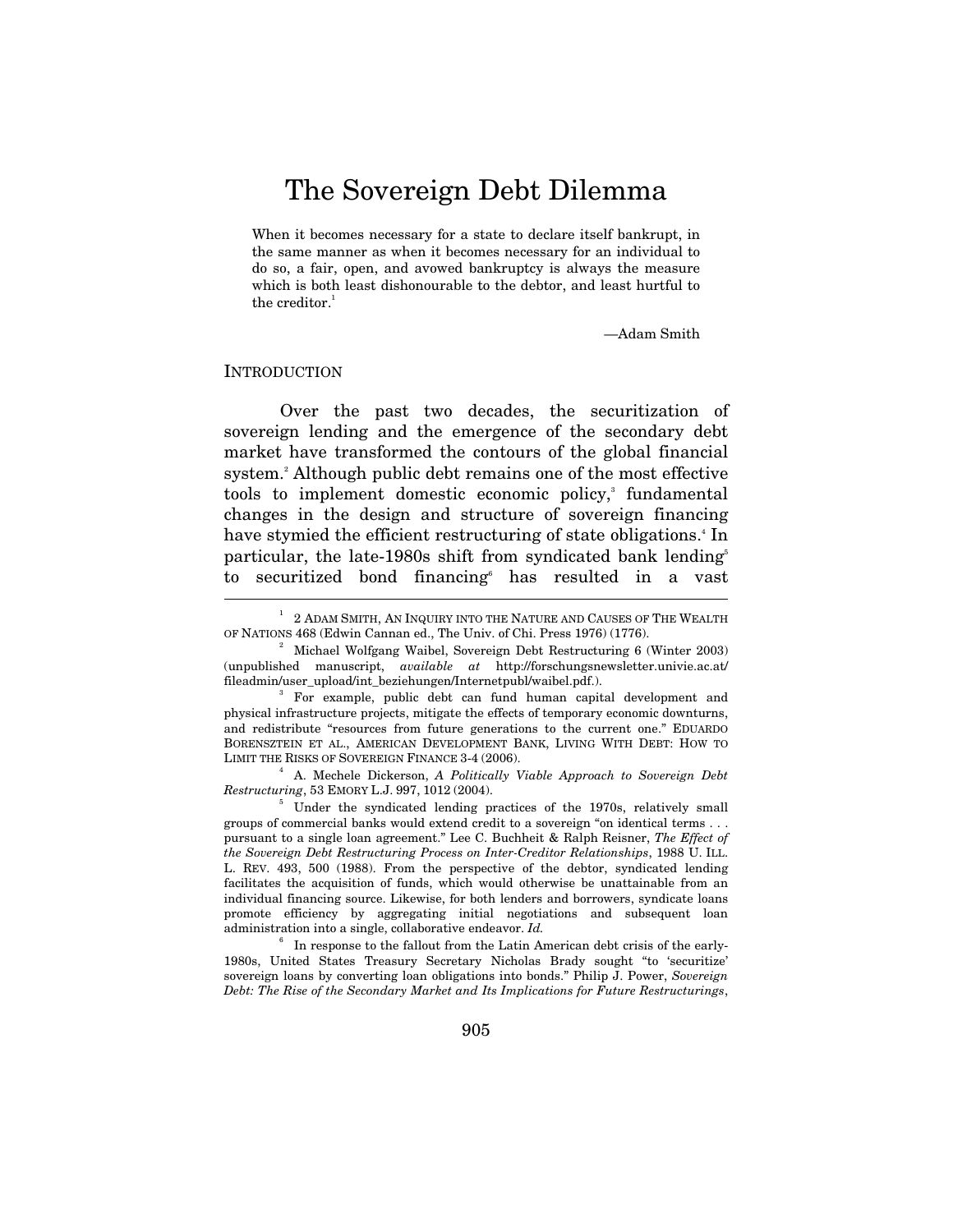diversification of sovereign creditors and a substantial increase in the collective action problems among them.7 This change, combined with the lack of reliable enforcement regimes and restructuring institutions, has led to a global sovereign debt dilemma.<sup>8</sup>

In conjunction with the return of securitized bond financing,<sup>9</sup> the global debt crisis of the 1980s also spurred the emergence of a secondary market in sovereign debt.<sup>10</sup> To policy makers and sovereign debtors alike, this new market presented a host of challenges that were not present under previous financing schemes.<sup>11</sup> Accordingly, when subsequent financial crises necessitated the renegotiation of sovereign obligations, the syndicate loan restructuring model<sup>12</sup> no longer functioned in

 William W. Bratton & G. Mitu Gulati, *Sovereign Debt Reform and the Best Interest of Creditors*, 57 VAND. L. REV. 1, 20-22 (2004).

 Following the independence movement of the early nineteenth century, newly sovereign nations in Latin America began to procure external financing through government bond issues in European capital markets. BORENSZTEIN ET AL., *supra* note 3, at 63. After enjoying almost a century of heavy capital inflows, World War I brought most sovereign financing to a halt. *Id.* at 63, 75-76. With the onset of World War II and the resulting European capital controls, the United States replaced Britain as the center of global capital. *Id.* at 76. By the time the credit markets thawed in the 1970s, New York had emerged as the dominant capital market and syndicated lending had replaced bond financing as the primary mode of sovereign borrowing. Id. at 74, 79.<br>
<sup>10</sup> See infra Part II.<br>
<sup>11</sup> See infra Part II.B.<br>
<sup>12</sup> Between 1982 and 1983, over fifteen countries declared that they would

- 
- 

fall into arrears or suspend payments on approximately \$90 billion in foreign syndicate loans. Power, *supra* note 6, at 2708 n.27. Due to the relatively small number of lenders and the interconnected nature of the affected notes, principles of "shared sacrifice" dominated the syndicate loan restructuring atmosphere. *Id.* at 2710. Accordingly, bank advisory committees were formed to promote "equity among banks, . . . and . . . [make] it harder for individual banks to hold out for special treatment." Charles Lipson, *Bankers' Dilemmas: Private Cooperation in Rescheduling in Sovereign Debts*, WORLD POLITICS, Vol. 38, No. 1 200, 212 (Oct. 1985). In accordance with these equity principles, lenders were asked to extend gap financing to sovereign debtors equal to their pro rata share of credit exposure. Jill E. Fisch & Caroline M. Gentile, *Vultures or Vanguards?: The Role of Litigation in Sovereign Debt Restructuring*, 53 EMORY L. J. 1043, 1058 (2004). As a temporary stopgap measure, bridge financing permitted a

<sup>64</sup> FORDHAM L. REV. 2701, 2720 (1996). Under the so-called "Brady Plan," syndicate bank loans were pooled together and exchanged for debt-securities guaranteed by United States Treasury Bills. Jessica W. Miller, Comment, *Solving the Latin American Sovereign Debt Crisis*, 22 U. PA. J. INT'L ECON. L. 677, 685-86 (2001). After repackaging, the securities were sold in the public markets and the sale proceeds used to satisfy outstanding sovereign loan obligations. Power, *supra*, at 2720. As a result of securitization, individual bondholders replaced commercial bank syndicates. *Id.* at 2719. Although sovereign lending has evolved to include other types of bond instruments, the securitization of debt remains the principle means of sovereign financing today. Christopher C. Wheeler & Amir Attaran, *Declawing the Vulture Funds: Rehabilitation of a Comity Defense in Sovereign Debt Litigation*, 39 STAN. J. INT'L L. 253, <sup>261</sup> (2003). 7

 $\frac{1}{9}$  Dickerson, *supra* note 4, at 1012-13.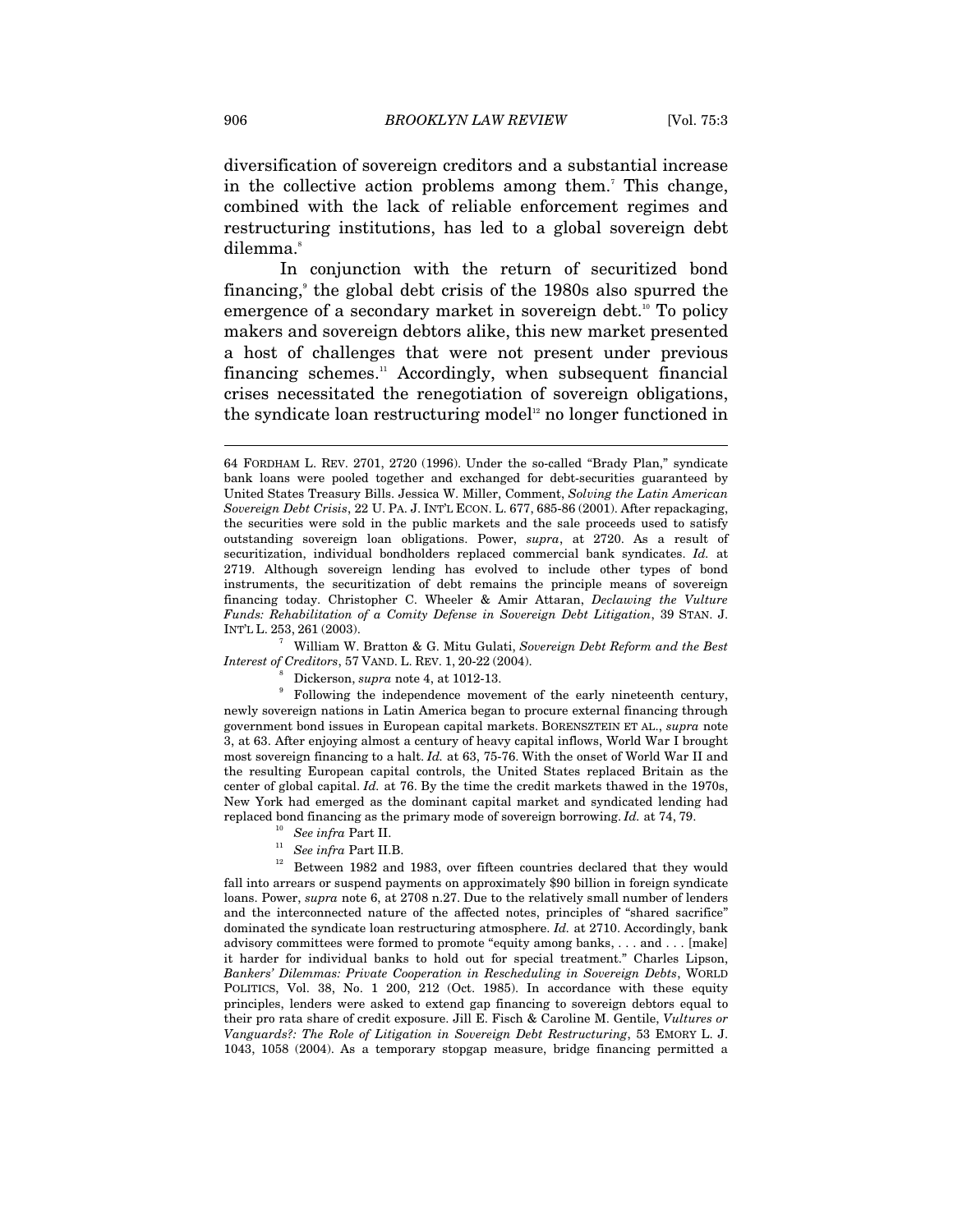the fluid and dynamic secondary market.<sup>13</sup> Initially, the international debate centered on whether public institutions or private actors should lead the call to restructuring reform.<sup>14</sup> However, with the death of the Sovereign Debt Restructuring Mechanism,<sup>15</sup> independent, contractual remedies continue to govern sovereign debt restructuring and will do so for at least the foreseeable future.<sup>16</sup>

In 2002, soon after Argentina declared a \$132 billion public debt default, $\alpha$  significant contractual reforms began to permeate throughout the sovereign financing market.<sup>18</sup> At first, Mexico took center stage when it announced the first largescale sovereign bond issuance in New York to incorporate collective action clauses (the "CACs").<sup>19</sup> By providing for the supermajority modification of certain repayment matters, CACs sought to curb the inefficiencies posed by the unanimous

http://imf.org/external/np/speeches/2002/012102.htm.<br><sup>13</sup> *See infra* Part II.B.<br><sup>14</sup> *See generally* LUCIO SIMPSON, UNITED NATIONS CONFERENCE ON TRADE AND DEVELOPMENT, G-24 DISCUSSION PAPER SERIES, THE ROLE OF THE IMF IN DEBT RESTRUCTURINGS: LENDING INTO ARREARS, MORAL HAZARD, AND SUSTAINABILITY CONCERNS, 1-9 (2006).  $^{15}$  Under the auspices of the International Monetary Fund, the SDRM was

based on Chapter 11 of the United States Bankruptcy Code and sought to ensure the "orderly . . . and rapid restructuring of . . . debt, while protecting asset values and creditors' rights." Sean Hagan, *Designing a Legal Framework to Restructure Sovereign Debt*, 36 GEO. J. INT'L L. 299, 337-40 (2005); ANNE O. KRUEGER, INT'L MONETARY FUND, A NEW APPROACH TO SOVEREIGN DEBT RESTRUCTURING 4, 21 (2002). See in<br>fra Part I.A.

<sup>17</sup> Clifford Krauss, *Argentine Leader Declares Default on Billions in Debt*, N.Y. TIMES, Dec. 24, 2001, at A1.

<sup>18</sup> See *infra* Part III.<br><sup>19</sup> United Mexican States, Prospectus, at 7 (Dec. 4, 2002). Prior to Mexico's 2003 issuance, unanimous action clauses (the "UACs") governed the vast majority of sovereign bonds issued pursuant to New York law. Under a UAC, the modification of reserved matters cannot be effectuated without unanimous bondholder consent. As a result, small factions of holdout creditors can derail the restructuring process. Sergio J. Galvis & Angel L. Saad, *Collective Action Clauses: Recent Progress and Challenges Ahead*, 35 GEO. J. INT'L L. 713, 714-15 (2004). Because CACs impair the ability of a holdout creditor to derail debt rescheduling, they are generally regarded as a more efficient means to facilitate sovereign debt restructuring.

debtor to make interest payments while creditors worked to reschedule the principal due on the loan. Power, *supra* note 6, at 2709-10. Likewise, due to the discretionary enforcement nature of the International Lending Supervision Act of 1983, which required lenders to accumulate additional reserves, federal banking regulators were not above making "'friendly' calls" to incentivize uncooperative lenders to participate in the restructuring process. *Id.* at 2713. In addition, cross-default clauses in the syndicate loan agreements discouraged maverick litigation by requiring all legal proceeds to be shared pro rata with fellow lenders. Anne Krueger, First Deputy Managing Director, International Monetary Fund, Speech at the Economics Society Dinner, The Evolution of Emerging Market Capital Flows: Why We Need to Look Again at Sovereign Debt Restructuring (Jan. 21, 2002), *available at*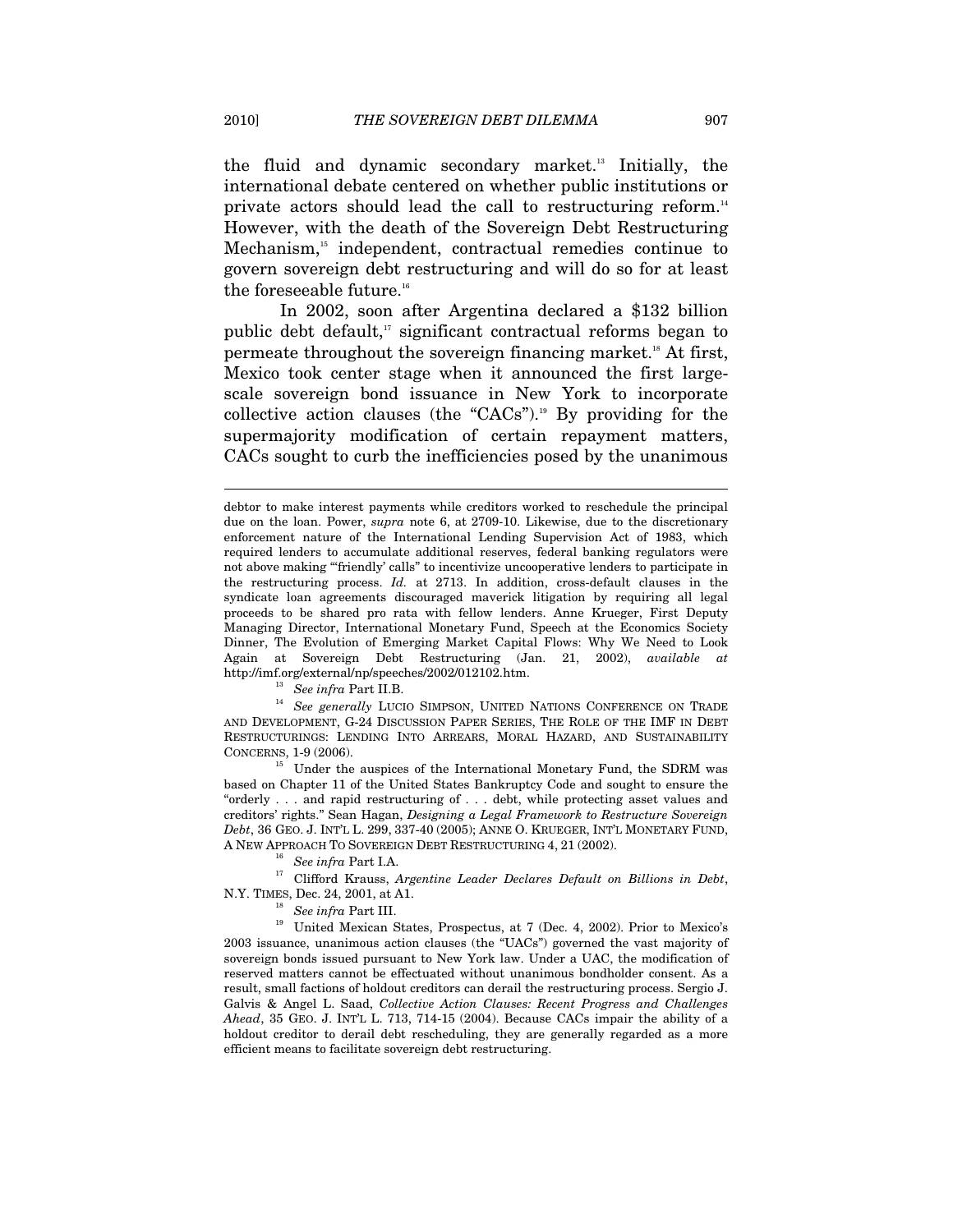action clauses, which had previously dominated the market.<sup>20</sup> Several months later, Uruguay followed with a similar debt issuance that incorporated CACs along with aggregation principles and a pseudo-trustee structure.<sup>21</sup> In the event of a debt restructuring, aggregation enables a supermajority of bondholders to cram down the modification of certain reserved matters across multiple series of bonds.<sup>22</sup> Likewise, the weak trustee structure underlying the notes provided bondholders with a centralized figure that could both initiate collective legal actions as well as distribute any resulting legal award.<sup>23</sup>

Although these contractual reforms pushed sovereign financing forward, none provided a comprehensive solution to the creditor holdouts that pose the sovereign debt dilemma.<sup>24</sup> Under collective action theory, rational, self-interested individuals will choose personal gain over the pursuit of collective objectives.25 As a result, some form of coercion is required to obtain the optimal aggregate outcome.<sup>26</sup> In the case of a sovereign debt default, the potential recoveries from holdout-litigation motivate creditors to abstain from the voluntary restructuring process.<sup>27</sup> Without an indenture trustee to strip bondholders of their right to pursue individual legal remedies,<sup>28</sup> the Mexican and the Uruguayan reforms have failed to fully embrace effective contractual coercion.<sup>29</sup> Given this inability to efficiently coerce creditor cooperation, the holdout problem will persist, and the sovereign debt dilemma will remain.

Part I of this Note begins with a brief examination of the primary differences between lending in the public and

<sup>20</sup> Fisch & Gentile, *supra* note 12, at 1093. 21 República Oriental del Uruguay, Trust Indenture Filed April 10, 2004, 13- 15, 35-36 [hereinafter República Oriental, Indenture]; *see also* Galvis & Saad, *supra*

note 19, at 717. 22 Galvis & Saad, *supra* note 19, at 722. 23 República Oriental, Indenture, *supra* note 21, at 14; Galvis & Saad, *supra*

note 19, at 723-24.<br><sup>24</sup> *See infra* Part IV. <br><sup>25</sup> Indeed, "even if all of the individuals in a large group are rational and selfinterested, and would gain if, as a group, they acted to achieve their common interest or objective, they will still not voluntarily act to achieve that common or group interest." MANCUR OLSON, JR, THE LOGIC OF COLLECTIVE ACTION: PUBLIC GOODS AND THE THEORY OF GROUPS 2 (1965).  $id.$  <sup>27</sup> Wheeler & Attaran, *supra* note 6, at 259-60.

<sup>&</sup>lt;sup>28</sup> Fisch & Gentile, *supra* note 12, at 1105; *see also* Galvis & Saad, *supra* note 19. at 723.

<sup>19,</sup> at 723. 29 *See infra* Part IV.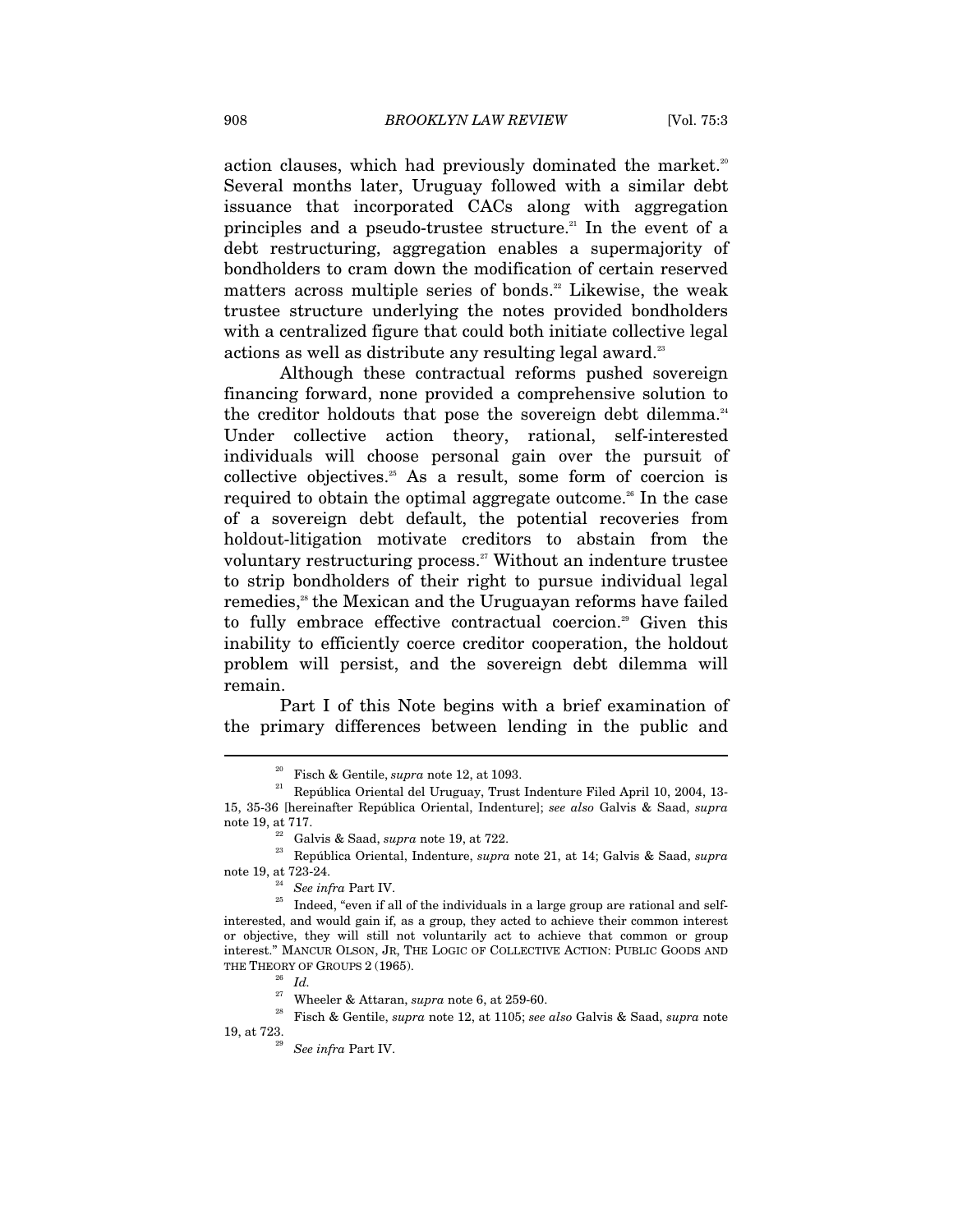private spheres, as well as a cursory review of the current state of sovereign debt. Part II explores the collective action challenges that resulted from the rise of the secondary debt market and the inability of public institutions to effectively resolve this problem. Part III contends that the Mexican and the Uruguayan models fail to adequately combat the complexities of the holdout problem. To better address this issue, as well as provide for greater efficiency in debt restructuring, Part IV advocates for the inclusion of an indenture trustee clause in subsequent sovereign financing contracts.

#### I. BACKGROUND OF THE SOVEREIGN DEBT CRISIS

#### *A. Differences Between Sovereign and Private Lending*

To fully appreciate the role of holdout creditors and the resulting sovereign debt dilemma, it is first necessary to understand the fundamental differences between public and private borrowing.30 In the context of private lending, creditors have recourse to legal regimes that will enforce the payment obligations of debtors.<sup>31</sup> Similarly, bankruptcy institutions protect distressed borrowers from financial dismemberment<sup>32</sup> and ensure "equal treatment" among similarly situated creditors.<sup>33</sup> As a result, private financing schemes provide both

<sup>30</sup> Bratton & Gulati, *supra* note 7, at 10-12.

<sup>31</sup> *Id.* at 11. In the sphere of private lending, the maxim *pacta sunt servanda* continues to apply. Henry T. C. Hu & Jay Lawrence Westbrook, *Abolition of the Corporate Duty to Creditors*, 107 COLUM. L. REV. 1321, 1389-90 (2007). Accordingly, if a debtor fails to comport with his or her promise to pay, courts will enforce this obligation in accordance with debtor-creditor and contract law. *Id.*; *see, e.g.*, Gerdes v. Kennamer, 155 S.W.3d. 541, 546 (Tex. App. 2004) (holding that a court may order a judgment debtor to turnover property "subject to the debtor's control" even though the property is located outside of the United States) (quoting TEX. CIV. PRAC. & REM. CODE

ANN. § 31.002(b)(1) (Vernon 1997)). <br><sup>32</sup> For example, the automatic stay provision of the United States Bankruptcy Code "provides the debtor with relief from the pressure and harassment of creditors seeking to collect on their claims" as well as "breathing space . . . to focus on its rehabilitation or reorganization." 3 COLLIER ON BANKRUPTCY § 362.03 (2005); 11 U.S.C.A. § 362 (2006). 33 Rory Macmillan, *Towards a Sovereign Debt Work-Out System*, 16 NW. J.

INT'L L. & BUS. 57, 74 (1995). The equitable distribution of assets among similarly situated creditors is a core principle of the United States Bankruptcy Code. 5 COLLIER ON BANKRUPTCY § 541.01 (2007). Accordingly, U.S. bankruptcy courts "should aim to treat similarly situated creditors similarly." Till v. SCS Credit Corp., 541 U.S. 465, 477  $(2004)$ .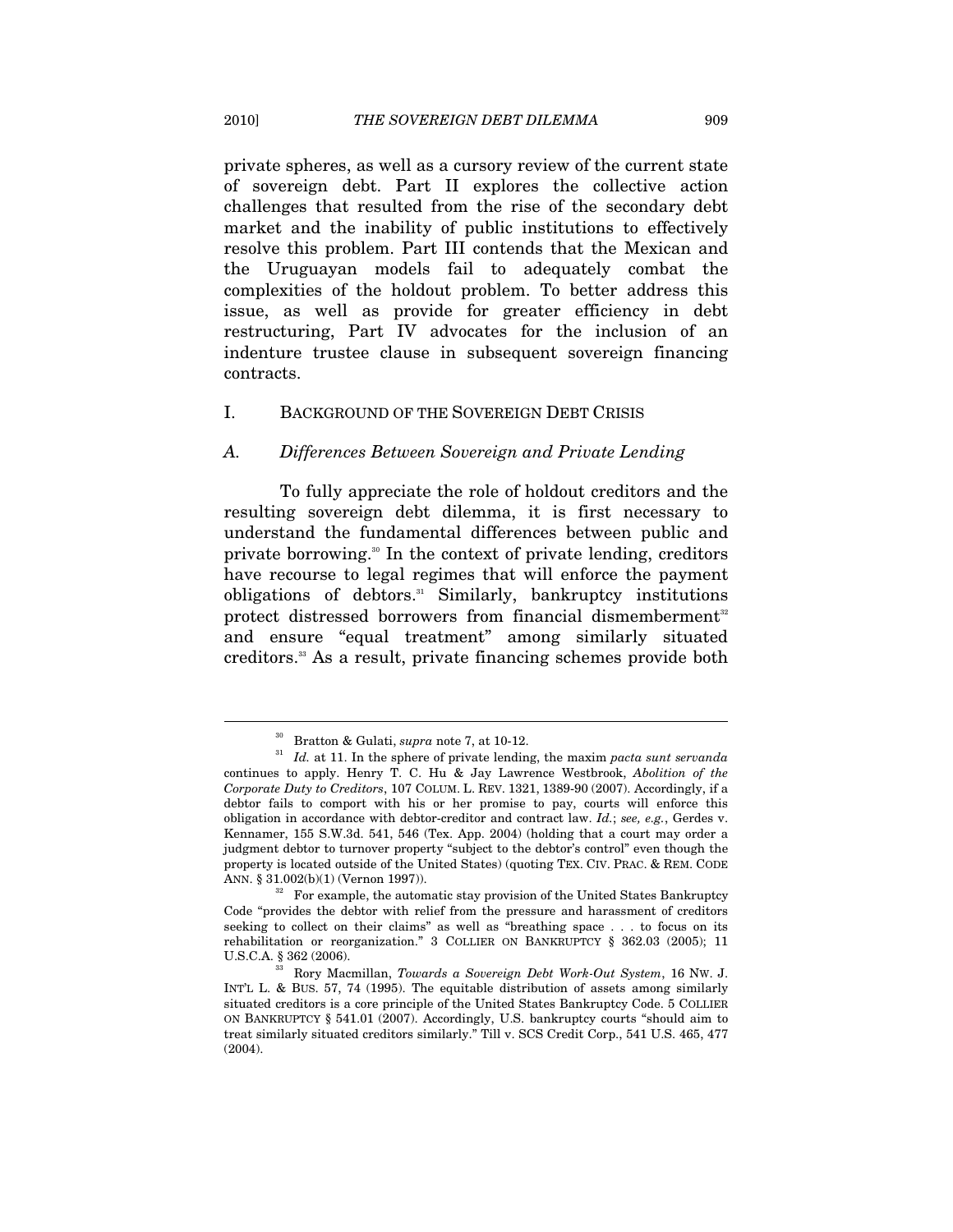debtors and creditors with access to legal authorities that will enforce the reasonable expectations of the lending agreement.<sup>34</sup>

In the world of sovereign financing, however, things are different,<sup>35</sup> since creditors lack recourse to reliable enforcement institutions when the borrower fails to pay.<sup>36</sup> In the United States, prior to the passage of the Foreign Sovereign Immunities Act (the "FSIA"), sovereign debtors enjoyed an unqualified immunity in both state and federal courts.<sup>37</sup> With a judiciary that recognized absolute sovereign immunity, lenders relied solely on the President to compel payment from recalcitrant sovereign debtors.<sup>38</sup> Today, though the United States Supreme Court has held that debt obligations are a "commercial activity" no longer subject to sovereign immunity,<sup>39</sup>

*Structured?*, 53 EMORY L. J. 763, <sup>793</sup> (2004). 37 Bradford R. Clark, *Domesticating Sole Executive Agreements*, 93 VA. L. REV. 1573, 1618 (2007). When the United States Supreme Court first examined sovereign immunity in *The Schooner Exchange v. McFaddon*, the Court found "that the sovereign power of the nation is alone competent to avenge wrongs committed by a sovereign, that the questions to which such wrongs give birth are rather questions of policy than of law, [and] that they are for diplomatic, rather than legal discussion." The Schooner Exchange v. McFaddon, 11 U.S. (7 Cranch) 116, 146 (1812). 38 Clark, *supra* note 37, at 1618.

[E]arly Presidents embraced the role of chief negotiator by espousing and settling claims of U.S. citizens against foreign nations barred by foreign sovereign immunity. Presidents would decide, in their discretion, whether and how to espouse such claims. Even if the President agreed to espouse a claim, he retained wide-ranging discretion in disposing of it. He could "compromise it, seek to enforce it, or waive it entirely." . . . In the end, whatever compensation the President secured for the claimant was almost certainly greater than any amount the claimant could recover on his or her own, since foreign sovereign immunity foreclosed access to U.S. courts.

*Id.* at 1627-29. Outside the United States, one of the most infamous attempts at sovereign debt collection occurred in 1902, when the British and German navies fired on the Venezuelan coast and threatened to invade unless the debts of their subjects were paid in full. Likewise, it was not until 1907 that Luis Drago, the Argentine politician, first espoused the doctrine that sovereign debt cannot justify an armed conflict or occupation of a debtor state. *See* Lee C. Buchheit, *The Role of the Official Sector in Sovereign Debt Workouts*, 6 CHI. <sup>J</sup> INT'L L. 333, 336-37 (2005). 39 Republic of Argentina v. Weltover, Inc., 504 U.S. 607, 620 (1992).

<sup>34</sup> Mitu Gulati & George Triantis, *Contracts Without Law: Sovereign Versus Corporate Debt*, 75 U. CIN. L. REV. 977, 986 (2007). "The assurance of protection from the consequences of debtor default is a fundamental necessity in the commercial world, whose order depends upon the predictability of the debtor-creditor relationship and the realization of reasonable expectations." E. Hunter Taylor, Jr., *Recent Developments in Commercial Law*, 11 RUTGERS-CAM. L.J. 527, <sup>657</sup> (1980). 35 Bratton & Gulati, *supra* note 7, at 11.

<sup>&</sup>lt;sup>36</sup> *Id.* In addition to the lack of enforcement mechanisms, secured lending is usually not an option when contracting with a sovereign. Patrick Bolton & David A. Skeel, Jr., *Inside the Black Box: How Should a Sovereign Bankruptcy Framework Be*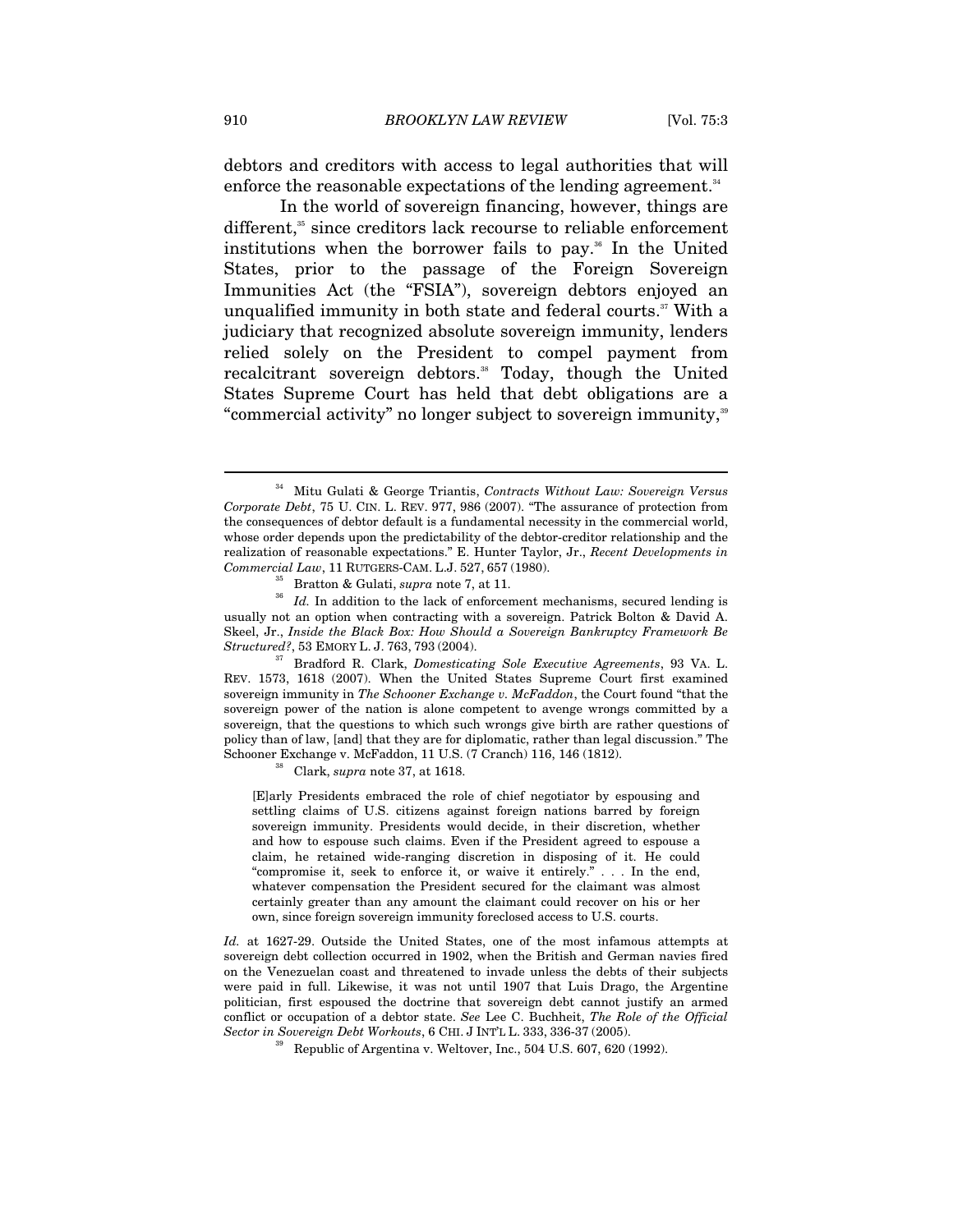lenders continue to face daunting debt collection challenges.<sup>40</sup> For example, because FSIA does not permit a creditor to seize sovereign assets located outside of the U.S. border,<sup>41</sup> sovereign debtors have transferred assets out of the United States on the eve of declaring default.<sup>42</sup> Once these monies have exited the country, the lender often remains without an effective means to collect on the sovereign debt.<sup>43</sup>

When compared to commercial borrowing, sovereign lending also carries a heightened expectation of breach.<sup>44</sup> While economic or political factors may give rise to a sovereign's default, the absence of realistic enforcement procedures provides an incentive for nation-states to ignore debt obligations even when they are able to pay.<sup>45</sup> Rather than face the political, economic, or social consequences of conservative fiscal policies, sovereigns may choose instead to default opportunistically.46 As a result, a common assumption underlying the sovereign financing process is that the borrower will inevitably fail to pay.<sup>47</sup> Consequently, a primary challenge for sovereign lenders is to devise a contractual mechanism that will realize the reasonable expectations of the lender-borrower relationship when the debtor inevitably defaults.<sup>48</sup>

In addition to the lack of effective enforcement mechanisms, there is similarly no global institution to address

<sup>40</sup> Bratton & Gulati, *supra* note 7, at 11. For instance, two problems that continue to plague sovereign debt satisfaction are: (1) the difficulty in identifying sovereign property that is subject to execution, and (2) the inability to liquidate a sovereign debtor. *Id.* 

<sup>41</sup> Jonathan C. Lippert, *Vulture Funds: The Reason Why Congolese Debt May Force a Revision of the Foreign Sovereign Immunities Act*, 21 N.Y. INT'L L. REV. 1, 14-15 (2008). Indeed, the scope of FSIA extends only to "property in the United States."  $28$  U.S.C. § 1601(a) (2008).

 $^{42}\;$  In fear of creditor enforcement actions, Argentina removed assets from the United States and deposited them in the Bank for International Settlements before declaring a default in 2001. Bratton & Gulati, *supra* note 7, at 35.

<sup>&</sup>lt;sup>3</sup> In the majority of cases, the sovereign's courts cannot seize the sovereign's assets. Hal S. Scott, *A Bankruptcy Procedure for Sovereign Debtors?*, 37 INT'L LAW 103,

<sup>&</sup>lt;sup>44</sup> Robert B. Ahdieh, *Between Mandate and Market: Contract Transition in the Shadow of the International Order*, 53 EMORY L.J. 692, 694 (2004). In addition, the transaction costs of dealing in sovereign debt are higher than the costs of similar corporate transactions. Gulati & Triantis, *supra* note 34, at 986.<br><sup>45</sup> Fisch & Gentile, *supra* note 12, at 1048-49.<br><sup>46</sup> *Id.* Professors Fisch and Gentile argue that holdout litigation serves an

important role in frustrating the desirability of an opportunistic default. *Id.* at 1047. Although this may well be the case, it remains to be seen whether such benefits are % outweighed by the restructuring disruptions that such creditors pose.  $Id$ . at 1044.  $Id$ . at 1090.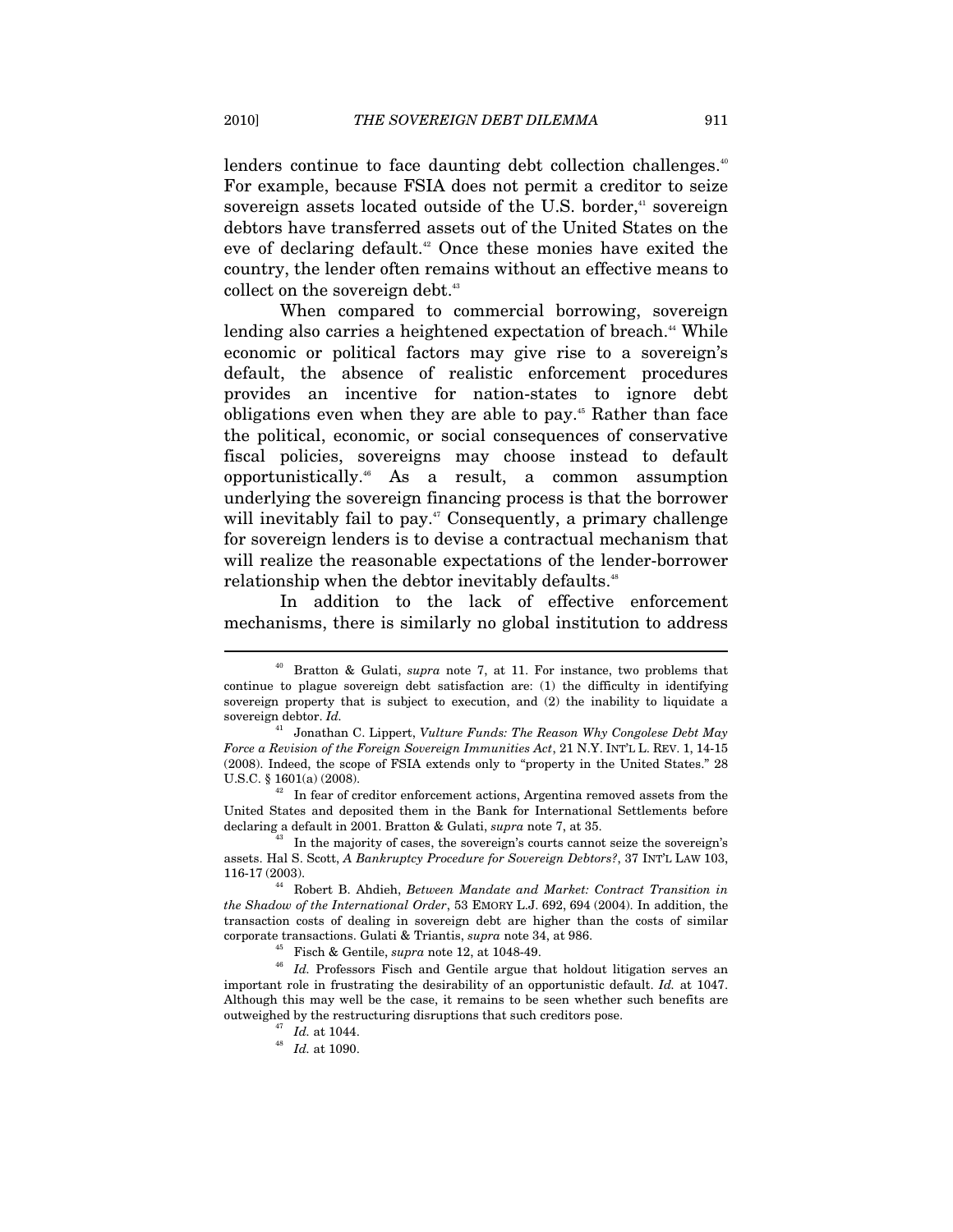the problem of sovereign debt restructuring.<sup>49</sup> Whereas legal tribunals can allocate the financial rights of debtors and creditors in bankruptcy, sovereigns are not subject to domestic insolvency proceedings.<sup>50</sup> Although both academics and multinational institutions have put forth proposals for the creation of a global sovereign insolvency regime, $51$  these efforts have failed to garner sufficient support for their implementation.52 Most recently, Anne Krueger of the International Monetary Fund (the "IMF") called for the formation of a Sovereign Debt Restructuring Mechanism (the "SDRM").<sup>53</sup> However, due to pushback from both debtor and creditor states, the SDRM was placed indefinitely on hold.<sup>54</sup> With the rise of contractual approaches to sovereign debt restructuring, the current prospects for a global sovereign insolvency regime appear to be nil.<sup>55</sup> As a result, lenders and borrowers are left to develop their own contractual devices to effectuate the efficient restructuring of sovereign obligations.

## *B. History of Modern Sovereign Financing*

The roots of the holdout problem in sovereign debt restructuring can be traced to the years spanning the early 1970s to the early 1980s, when lending to sovereign debtors experienced exponential growth.<sup>56</sup> During this period, syndicate loans<sup>57</sup> from commercial banks in the United States and

- 
- 

<sup>49</sup> Galvis & Saad, *supra* note 19, at 714. Although creditors and debtors can currently enter into informal agreements under the supervision of the IMF through Paris Club (sovereign creditors and sovereign debtors) and London Club (sovereign debtors and private creditors) negotiations, this system is noncompulsory and has been criticized for its inefficiency. Dickerson, *supra* note 4, at 1008-12. 50 *See generally*, Caroline Atkinson, *Forget Sovereign Bankruptcy Plans*

<sup>% (2002),</sup> available at http://www.cfr.org/publication.html?id=4584.<br>  $\,$ <sup>51</sup> KRUEGER, *supra* note 15, at 4.<br>  $\,$ <sup>52</sup> Dickerson, *supra* note 4, at 998.<br>  $\,$ <sup>53</sup> KRUEGER, *supra* note 15, at 21.<br>  $\,$ <sup>54</sup> Adam Brennema

*Bankruptcy, and a Comprehensive Contractual Solution*, 154 U. PA. L. REV. 649, 679 (2006).  $55$  *Id.* 

 $^{56}\;$  For example, in the ten year period between 1973 and 1983, foreign debt in Latin America increased by more than 700%. Miller, *supra* note 6, at 680 (quoting Roy MacMillan, *The Next Sovereign Debt Crisis*, 31 STAN. J. INT'L L. 395, 311 n.31 (1995) (citing PEDRO-PABLO KUCZYNSKI, LATIN AMERICAN DEBT 14 (1988))).<br><sup>57</sup> "A syndicated loan is one that is provided by a group of lenders and is

structured, arranged, and administered by one or several commercial or investment banks known as arrangers." STANDARD & POOR'S, A GUIDE TO THE LOAN MARKET 7 (2009), *available at* https://www.lcdcomps.com/d/pdf/LoanMarketguide.pdf.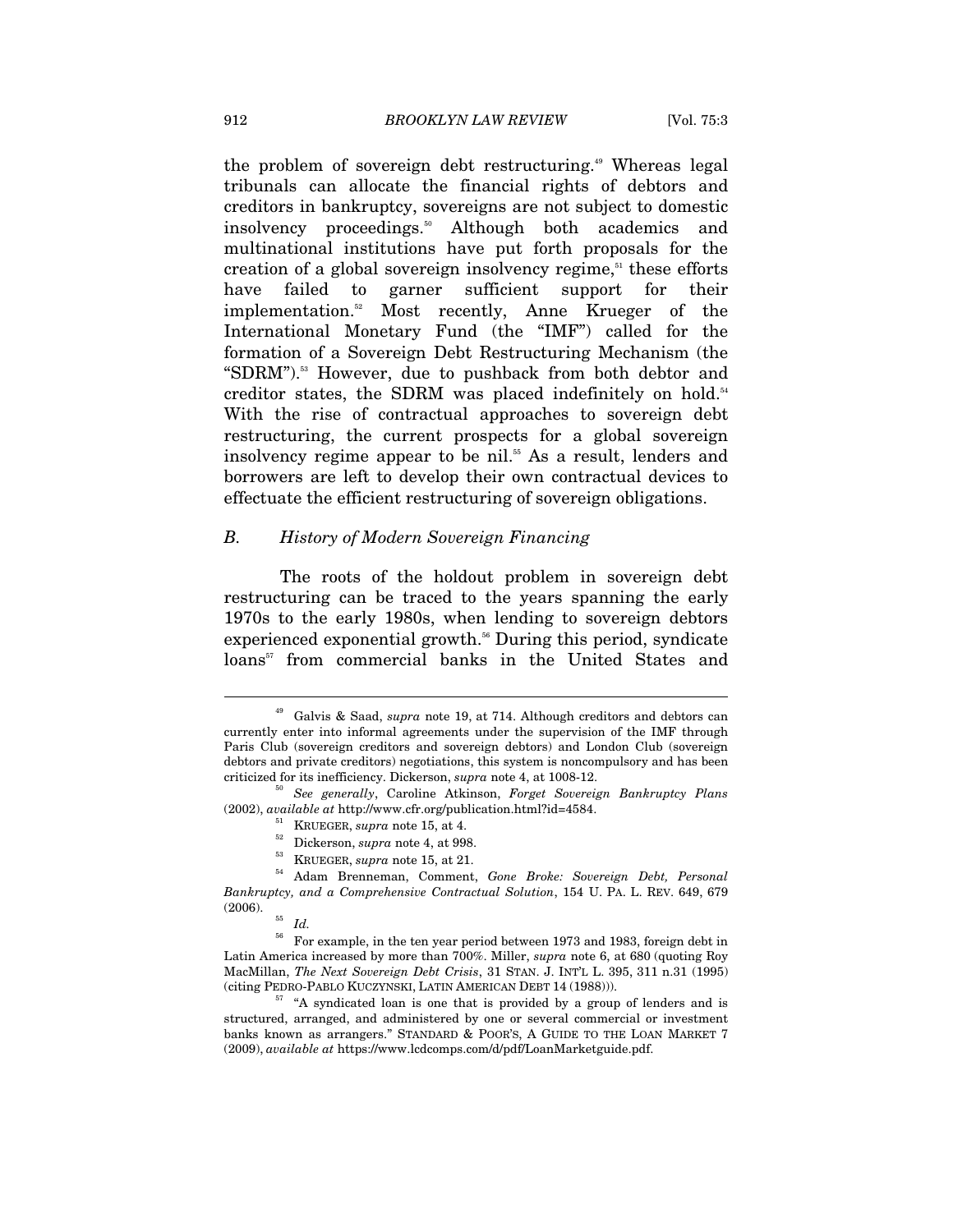Western Europe functioned as the dominant source of financing for sovereigns in the developing world.<sup>58</sup> After the 1979 energy crisis,59 however, the Federal Reserve Board (the "Fed") increased interest rates to combat growing domestic inflation, and as a result capital flew from developing countries back into the United States.<sup>60</sup> In response to the Fed's higher discount rate, lenders in the United States hiked prime rates on outstanding sovereign loans.61 To the sovereigns, this had the detrimental effect of increasing both the nominal value of interest payments as well as the real rate of interest on their debt.62 Consequently, on August 22, 1982, Mexico became the first nation of the 1980s financial crisis to announce that it would be unable to service its outstanding loan obligations.<sup>63</sup> Less than one year later, fifteen additional countries declared

<sup>58</sup> Fisch & Gentile, *supra* note 12, at 1054; *see also* Power, *supra* note 6, at 2707. During this period, U.S. financial institutions were awash in deposits from oilexporting nations, Fisch & Gentile, *supra* note 12, at 1054, while an economic downturn and rising inflation at home reduced the domestic demand for credit. Power, *supra* note 6, at 2707. Given the surplus of petrodollar deposits and the rising price of raw material exports from developing nations, commercial banks viewed sovereigns as a justifiable credit risk. *Id.* Indeed, lenders believed "sovereign borrowers were immune from bankruptcy risk and would not suspend debt servicing." Alberto Gonzalo Santos, *Beyond Baker and Brady: Deeper Debt Reduction for Latin American Sovereign Debtors*, 66 N.Y.U. L. REV. 66, 74 (1991). As a result, financial institutions would routinely ignore sound lending practices such as profitability analysis and investment requirements. *Id.* at 73-74. To sovereign debtors, rising inflation in the United States counteracted high interest rates, *id.* at 72, and also rendered the real rate of interest negative for a few years, increasing the desirability of borrowing in U.S. dollars. *Id.* at 72 n.41. Encouraged by the liberal lending practices of U.S. banks combined with highly favorable financing costs, many countries pursued unsustainable development through excessive foreign borrowing at the expense of conservative fiscal policies. *Id.* at 74-75. 59 The overthrow of the Shah of Iran resulted in an energy crisis that doubled

the price of oil within a year. Jon H. Sylvester, *Impracticability, Mutual Mistake, and Related Contractual Bases for Equitably Adjusting the External Debt of Sub-Saharan Africa*, 13 NW. J. INT'L L. & BUS. 258, 264 (1992). Although some debtor nations are petroleum producers (e.g., Venezuela), the vast majority are not. *Id.* at 264 n.30. Accordingly, to compensate for the increased cost of petroleum products, sovereign debtors borrowed more heavily from commercial banks. Power, *supra* note 6, at 2707- 08. At the same time, however, global recession precipitated a reduction in gross

returns on the commodity exports that nations used to service their debt. *Id.* at 2708.<br><sup>60</sup> Santos, *supra* note 58, at 74-75.<br>Edward Cowan, *Bank Lending Rate Set at Record 14% by Federal Reserve*,<br>N.Y. TIMES, May 5, 19

<sup>&</sup>lt;sup>62</sup> Power, *supra* note 6, at 2708.<br><sup>63</sup> Lee C. Buchheit, *A Quarter of a Century of Sovereign Debt Management: An Overview*, 35 GEO. J. INT'L L. 637, 637 (2004). Although earlier in 1982 Argentina suspended payment on \$37 billion in foreign debt after its defeat in the Falkland Islands War, "it was the Mexican default that shook the financial world." RICHARD JOLLY ET AL., UN CONTRIBUTIONS TO DEVELOPMENT THINKING AND PRACTICE 142 (2004).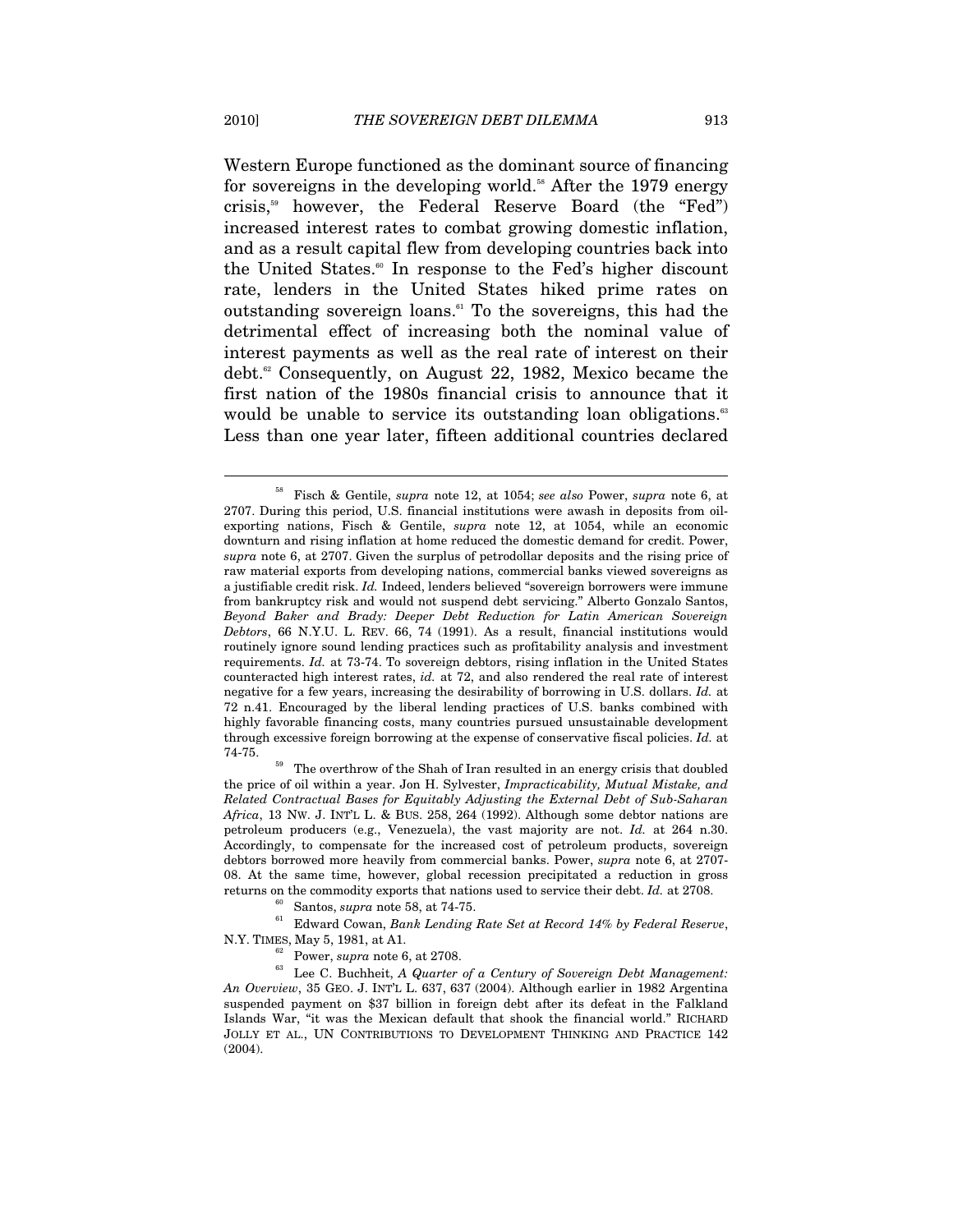that they too would fall into arrears or suspend payments on approximately  $$90$  billion in foreign debt.<sup>64</sup>

At the time of the crisis, many commercial banks had extended loans to sovereign debtors in amounts that greatly exceeded their capacity to lend.<sup>65</sup> To avoid having to declare significant balance sheet losses, commercial banks jointly extended bridge loans to sovereign debtors, which permitted them to make interest payments while creditors worked to reschedule the principal due on the loans.<sup>66</sup> Although creditors with larger exposure to the debt crisis were more willing to provide funds to engage in gap financing measures, $\epsilon$ <sup>*m*</sup> peer and regulatory pressures ensured cooperation even among the smallest and most recalcitrant lenders.<sup>68</sup> In addition to austerity programs,<sup>69</sup> the IMF also instituted policies conditioning new loans on the ability of a nation to obtain

66 Power, *supra* note 6, at 2709-10. Under this approach, if banks were continuing to receive interest payments in a timely fashion, they could continue to carry the sovereign notes as assets on their balance sheets and avoid bankruptcy. *Id.* at 2710; Fisch & Gentile, *supra* note 12, at 1057.

<sup>67</sup> Creditors with heavy exposure to the crisis were more willing to provide gap financing for two principal reasons. First, like other creditors, bridge loans would ensure that they could maintain sovereign loans as an asset on their balance sheets. Since these creditors were more heavily exposed to the crises in the region, their prospects for bankruptcy were more acute than those of minor participants. Similarly, these large lenders wanted to maintain good working relationships with the sovereigns. In many cases, the banks looked forward to developing new relationships with local businesses and opening up retail banks in the sovereign nations. *See* Fisch & Gentile, *supra* note 12, at 1058-60.<br><sup>68</sup> Free-riding creditors were a potential problem if larger banks provided the

<sup>64</sup> Power, *supra* note 6, at 2709 n.28; *see also* Steven M. Cohen, Note, *Give Me Equity or Give Me Debt: Avoiding a Latin American Debt Revolution*, 10 U. PA. J. INT'L

 $^{65}$  Fisch & Gentile, *supra* note 12, at 1057. For example, in the United States, nine of the nation's largest financial institutions had loaned more than 250% of their aggregate capital to sovereign nations. *Id.* Under United States banking regulations, lenders had to declare a loan as non-performing if interest on the note was over 90 days past due. *Id.* If the sovereign debtors defaulted on their loans, lenders would have almost certainly faced bankruptcy. *Id.* 

entire financing necessary to avoid default. *Id.* at 1060. Under this scenario, sovereign debtors would have sufficient funds to make interest payments on all their outstanding notes. Consequently, less-exposed creditors would receive the benefit of timely interest payments without having to incur the costs and additional exposure required by providing gap financing. To secure full compliance, members of bank advisory committees were assigned to oversee smaller banks within their geographical region. *Id.* at 1060-61. Because smaller banks sought to grow and develop their working relationships with other financial institutions, larger lenders would threaten international and domestic market isolation if the smaller banks failed to participate in the restructuring of sovereign debt. *Id.* at 1061.<br><sup>69</sup> Such "programs usually involve[d] cutting public spending, devaluing the

national currency to stimulate exports and reducing imports." Burton Bollag, *U.N. Critical of I.M.F. Austerity Plan*, N.Y. TIMES, Sept. 6, 1989, at D7.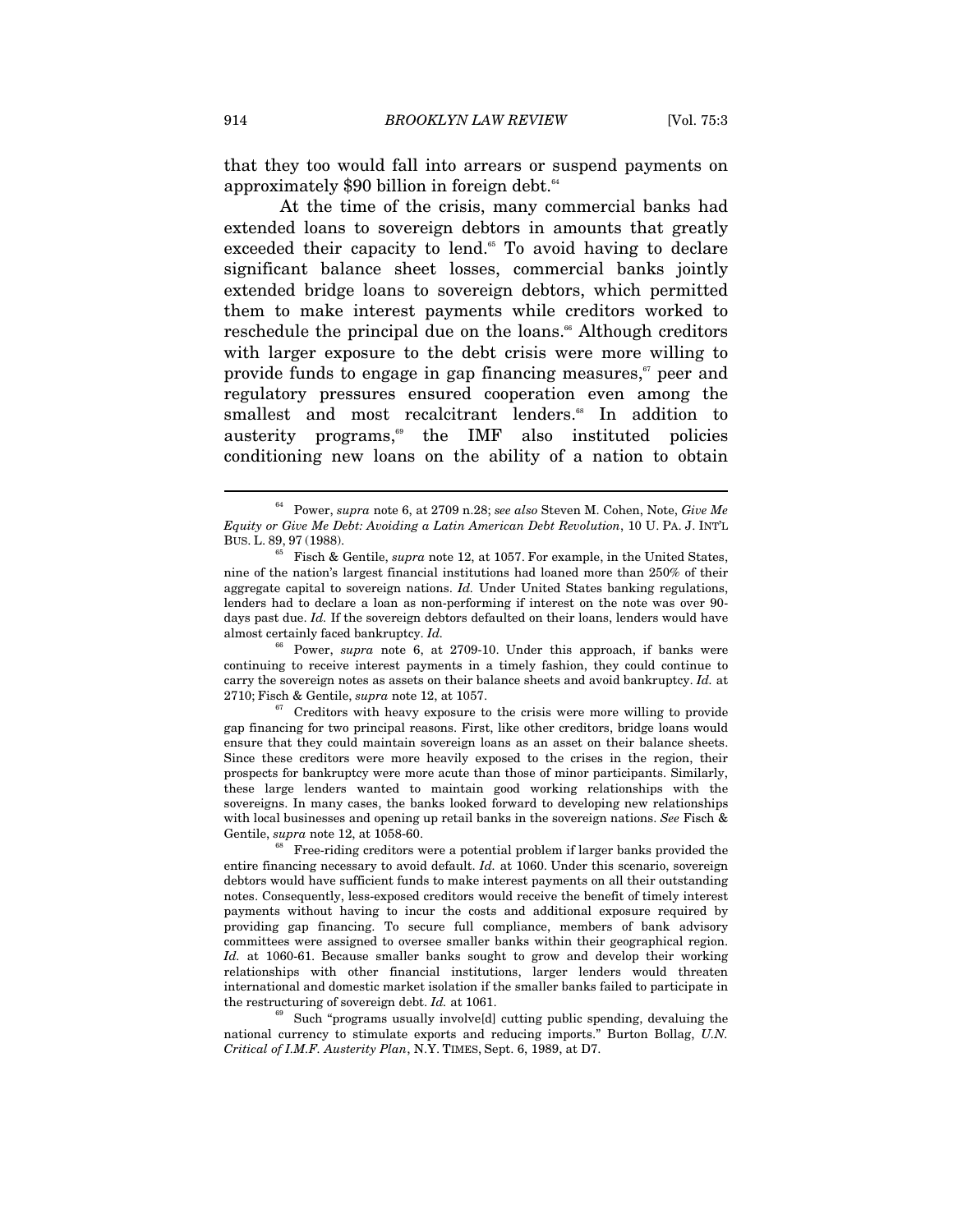additional financing from all of its current lenders.<sup>70</sup> Because of these collective pressures, between 1982 and 1984 commercial banks successfully restructured over forty loan agreements with more than thirty different countries.<sup> $1$ </sup> While the comparatively homogenous views of syndicate bank lenders reduced creditor coordination problems and facilitated the efficient rescheduling of sovereign debt, the subsequent rise of bond financing in the mid-1980s presented new collective action challenges that threatened to hinder the successful restructuring of sovereign obligations.<sup>72</sup>

# II. THE EMERGENCE OF A SECONDARY MARKET IN SOVEREIGN DEBT

# *A. Beginnings of a Secondary Market: Inter-Bank Swaps and Brady Bonds*

Although the extension of bridge loans by bank advisory committees and multilateral institutions<sup> $73$ </sup> helped to temporarily stave off losses from debtor nations,<sup> $74$ </sup> several years of cyclical restructuring fatigued creditors, and as a result many institutions opted out of the process.<sup>75</sup> As the crisis continued to worsen, a secondary market in sovereign debt began to emerge.76 Initially, this market consisted entirely of inter-bank swaps, $\pi$  but as the sovereign debt crisis

<sup>&</sup>lt;sup>70</sup> Fisch & Gentile, *supra* note 12, at 1061.<br><sup>71</sup> *Id.* at 1063.<br><sup>72</sup> Bratton & Gulati, *supra* note 7, at 20-21.<br><sup>73</sup> In 1985, at the World Bank Meeting in Seoul, South Korea, United States Secretary of the Treasury James A. Baker III proposed a plan whereby multinational institutions such as the IMF and World Bank would extend an additional \$9 billion in loans to debtor states. Under the terms of the plan, borrowing nations would adopt austerity measures in exchange for the funds. To some observers, the differences between the Baker Plan and the private restructuring organized by bank advisory committees were minimal. Santos, *supra* note 58, at 76-77.<br> $I_d$ 

<sup>75</sup> Development Committee, Joint Ministerial Committee of the Boards of Governors of the World Bank and the International Monetary Fund, A Strategy for Restoration of Growth in Middle-Income Countries That Face Debt-Servicing Difficulties 12-13 (1986), *available at* http://www-wds.worldbank.org/external/default/ WDSContentServer/WDSP/IB/2001/02/15/000178830\_98101901582392/Rendered/PDF/

<sup>&</sup>lt;sup>76</sup> Sylvester, *supra* note 59, at 272.<br><sup>77</sup> Power, *supra* note 6, at 2715.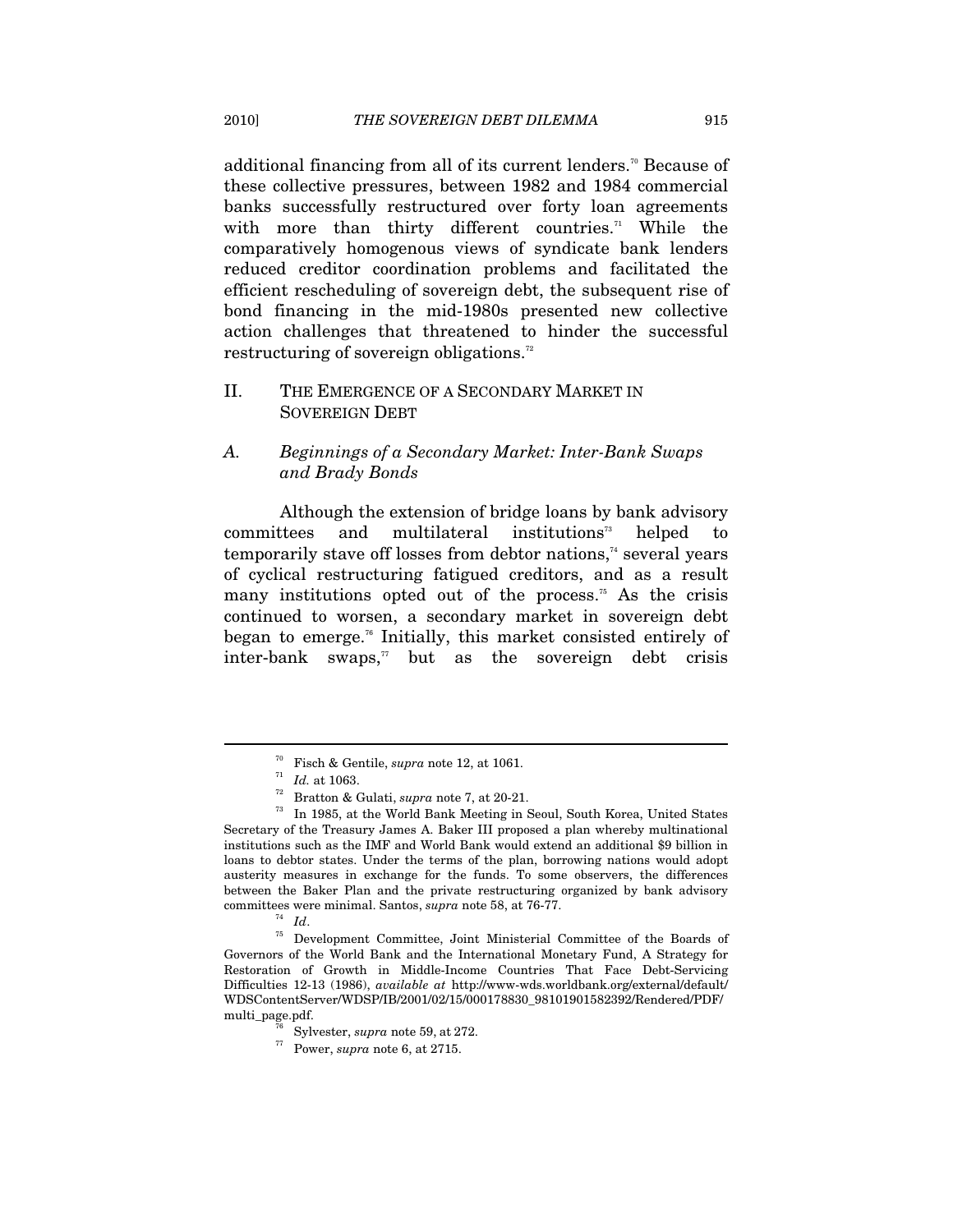deteriorated, banks began to trade their foreign loan assets for cash.78

After several years of accumulating cash from sovereign loan exchanges, many banks had attained a level of loan-loss reserves that could sustain substantial write-off losses from sovereign notes.<sup>79</sup> Soon thereafter, it became clear to lenders that the principal on sovereign loans would not be repaid at "any time in the foreseeable future."80 To reduce the debt burden on commercial banks, United States Treasury Secretary Nicholas Brady announced a plan to "'securitize' sovereign debts by converting loan obligations into bonds."<sup>81</sup> Under the Brady Plan, syndicated bank loans were pooled together and exchanged for Brady Bonds guaranteed by United States Treasury Bills.<sup>82</sup> After repackaging, the bonds were sold in the public markets and the proceeds used to satisfy the sovereign's outstanding debt.<sup>83</sup> Importantly, this securitization

In a debt-for-equity swap, an investor approaches a large debtor nation and expresses an interest in investing in an industry or specific business. The investor proposes to buy outstanding debt from a specific creditor or on the open market for a fraction of the face amount of the outstanding loan. The investor then sells the outstanding loan to the debtor nation for the face amount or for a discounted amount of local currency . . . . The investor then uses the sale proceeds to buy an equity stake in the local business, and makes further capital investment.

Sylvester, *supra* note 59, at 272. But as lenders increasingly tried to exit from the unraveling sovereign debt market, they rapidly reduced the price of their sovereign loan assets. Rory Macmillan, *supra* note 56, at 328. Given the availability of fire sale prices, investors with no interest in equity swaps began to purchase the heavily discounted notes. Power, *supra* note 6, at 2718. Even if the debtor only paid back a fraction of the loan's face value, an investor could realize a potentially large profit. Macmillan, *supra* note 33, at 328. Similarly, because interest continued to accrue on the face value of the notes, interest payments alone could yield "an above-market rate

% of return." Power, *supra* note 6, at 2719.<br><sup>79</sup> Power, *supra* note 6, at 2719.<br><sup>80</sup> Miller, *supra* note 6 at 685. By 1989, "the pretense of keeping . . . [the] loans on the books at face value could not longer be maintained." Macmillan, *supra*  note 56, at 313. 81 Power, *supra* note 6, at 2720. Under the so-called "Brady Plan," commercial

banks agreed to partially forgive sovereign debt obligations "in exchange for both a commitment on the part of the debtors to adopt specified reforms designed to achieve sustainable growth . . . and greater assurances of the collectability of the debt." Fisch &

Gentile, *supra* note 12, at 1067.<br><sup>82</sup> Miller, *supra* note 6 at 685.<br><sup>83</sup> Power, *supra* note 6, at 2720. The securitization of sovereign lending was quite popular with the market. Accordingly, within five years of initiating the Brady Plan, "'more than half of the affected debt stock had been traded in the hands of non-

 $78$  Even though it was highly unlikely that the sovereign debts would be ever be fully repaid, the secondary market became quite popular with some investors. *Id.* at 2716. At first, this market was principally composed of large corporate investors seeking debt-for-equity swaps.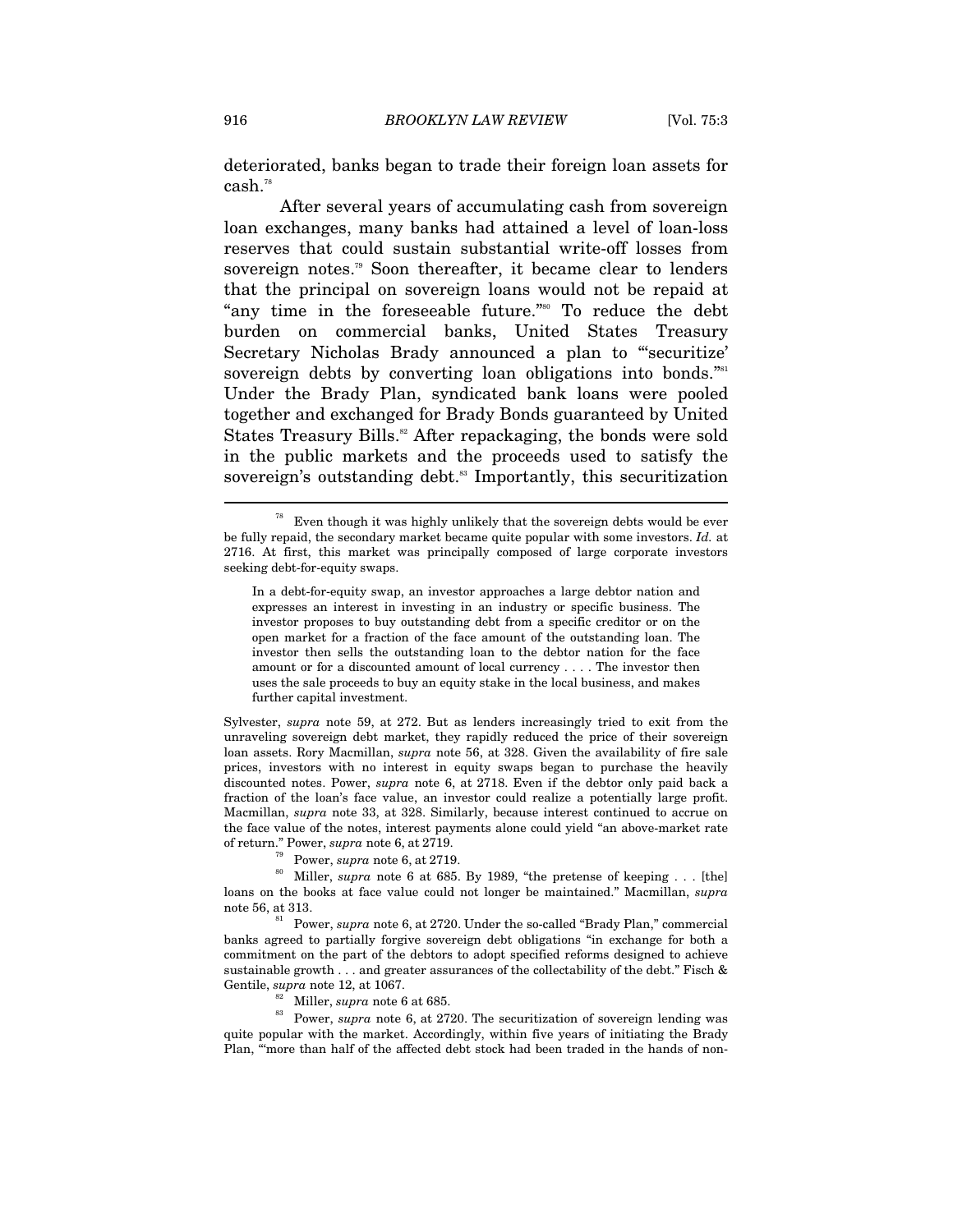2010] *THE SOVEREIGN DEBT DILEMMA* 917

process replaced debts owed to commercial banks with obligations to a group of individual bondholders.<sup>84</sup> As a result of the Brady Plan, sovereign financing "shifted" from the banking business to the securities markets<sup> $55$ </sup> and, although the techniques have changed, $66$  the securitization of debt remains the principle means of sovereign lending today.<sup>87</sup>

#### *B. The Emergence of the Holdout Problem*

Unlike the homogenized bank syndicates of the 1970s and 1980s, post-Brady bondholders are diverse.<sup>88</sup> Whereas "[b]ank lenders are repeat players, constrained to cooperate with one another,"<sup>88</sup> groups of bondholders constantly change as the securities are bought and sold in the market.<sup>90</sup> Similarly, the vast majority of sovereign bondholders lack any relationship with the debtor, because they became creditors through secondary trading.<sup>91</sup> In the absence of a rapport with either the sovereigns or with each other, bondholders do not feel the same pressures to "compromise their . . . claims" or share sacrifice.<sup>92</sup> Instead of investing with a common purpose, the liquid secondary market aggregates investors<sup>33</sup> with vastly divergent short-term and long-term goals.<sup>94</sup> Given the relative anonymity among them,<sup>95</sup> there is little collective pressure to cooperate.96 Consequently, sovereign bondholders pose a collective action problem whereby holdout creditors can derail a

- 
- <sup>89</sup> Bratton & Gulati, *supra* note 7, at 20.<br>
<sup>90</sup> Fisch & Gentile, *supra* note 12, at 1071.<br>
<sup>91</sup> Wheeler & Attaran, *supra* note 6, at 261.<br>
<sup>92</sup> Dickerson, *supra* note 4, at 1013.<br>
<sup>93</sup> Fisch & Gentile, *supra* note
- 
- 

bank investors.'" Wheeler & Attaran, *supra* note 6, at 261 (quoting Lee C. Buchheit, *Sovereign Debtors and Their Bondholders*, *in* UNITAR TRAINING PROGRAMMES ON FOREIGN ECONOMIC RELATIONS: SOVEREIGN DEBTORS AND THEIR BONDHOLDERS 7).

<sup>84</sup> Power, *supra* note 6, at 2719. For the syndicated bank lenders, securitization enabled them to escape from the sovereign debt market. Fisch & Gentile,

*supra* note 12, at 1067.<br><sup>85</sup> Wheeler & Attaran, *supra* note 6, at 261.<br><sup>86</sup> In the past ten years, sovereign lending has moved from Brady Bonds to other types of bond instruments. *See* Miller, *supra* note 6, at 687.<br><sup>87</sup> Wheeler & Attaran, *supra* note 6, at 261.<br><sup>88</sup> *Id.* <sup>8</sup> Dutter & Culati supported 7, at 20.

<sup>95</sup> Ahdieh, *supra* note 44, at 704. 96 Wheeler & Attaran, *supra* note 6, at 261.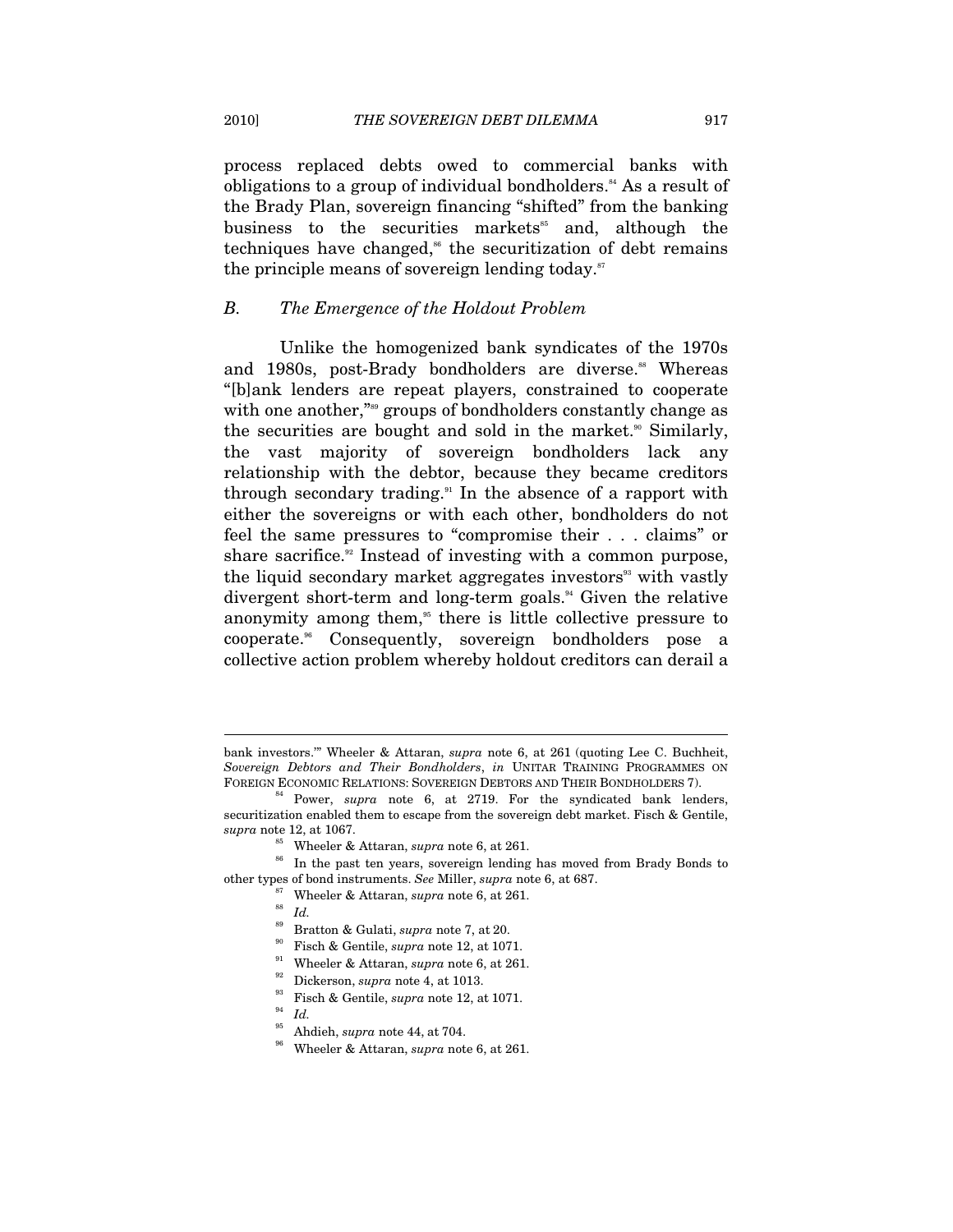potentially successful restructuring.<sup>97</sup> It is this tyranny of the minority that poses the sovereign debt dilemma.

## 1. The Unanimous Action Requirement and the Vulture Fund Holdouts

Currently, the United States dominates the market for sovereign bond issuances, and New York law governs the majority of U.S.-issued sovereign bonds.<sup>98</sup> Until Mexico's sovereign bond issuance in 2003, the vast majority of these bonds incorporated unanimous action clauses (the "UACs").<sup>99</sup> Under a UAC, any alteration to a bond's repayment terms cannot be effectuated without the unanimous consent of all bondholders.100 As a result, small factions of minority creditors can derail a widely approved restructuring by withholding their support. $^{\scriptscriptstyle 101}$ 

Along with the disruptive power of minority bondholders, the creation of a secondary market in sovereign debt also brought about the rise of "[f]unds specializing in distressed assets."102 Generally, these "vulture funds" purchase deeply discounted sovereign debt on the secondary market $103$ and later attempt to collect on their claim in full.<sup>104</sup> Although

<sup>&</sup>lt;sup>97</sup> Dickerson, *supra* note 4, at 1013.<br><sup>98</sup> Wheeler & Attaran, *supra* note 6, at 259. Historically, most sovereign financing activity took place in European capital markets. However, with the onset of World War I in 1914 and the subsequent global depression, sovereign lending shifted west. As the dominant capital market in the United States, New York emerged as the new leader in sovereign finance. By the time the credit markets thawed in the 1970s, New York had already established itself as the center of the sovereign financing establishment, a position it maintains to this day. BORENSZTEIN ET AL., *supra* note 3, at 74-76. 99 Dickerson, *supra* note 4, at 1013-14. In part, the use of UACs in sovereign

bonds can be traced to the United States' implementation of the Trust Indenture Act of 1939. Pursuant to the Act, corporate bonds issued in the United States were required to incorporate UACs. Although the Act did not apply to sovereign bonds, commentators have noted that the inclusion of UACs in sovereign financing contracts may simply be the result of "drafting momentum." Buchheit & Gulati, *Sovereign Bonds and the* 

Collective Will, 51 EMORY L.J. 1317, 1329-30 (2002).<br>
<sup>100</sup> Dickerson, *supra* note 4, at 1013-14.<br>
<sup>101</sup> Brenneman, *supra* note 54, at 680.<br>
<sup>102</sup> Wheeler & Attaran, *supra* note 6, at 254.<br>
<sup>103</sup> *Id.* As a business mo rewards. In one case, Elliott Associates, a New York-based fund, earned over 494% on a single investment in Peruvian debt. *See id.* at 258.<br><sup>104</sup> *Id.* at 262. While champerty laws prevent a third party from purchasing a

secondary debt with the sole intention of immediately litigating the claim to obtain full recovery, sovereigns have resoundingly failed in their attempt to combat vulture funds through champerty statutes. *See* James Thuo Gathii, *The Sanctity of Sovereign Loan Contracts and Its Origins in Enforcement Litigation*, 38 GEO. WASH. INT'L L. REV. 251,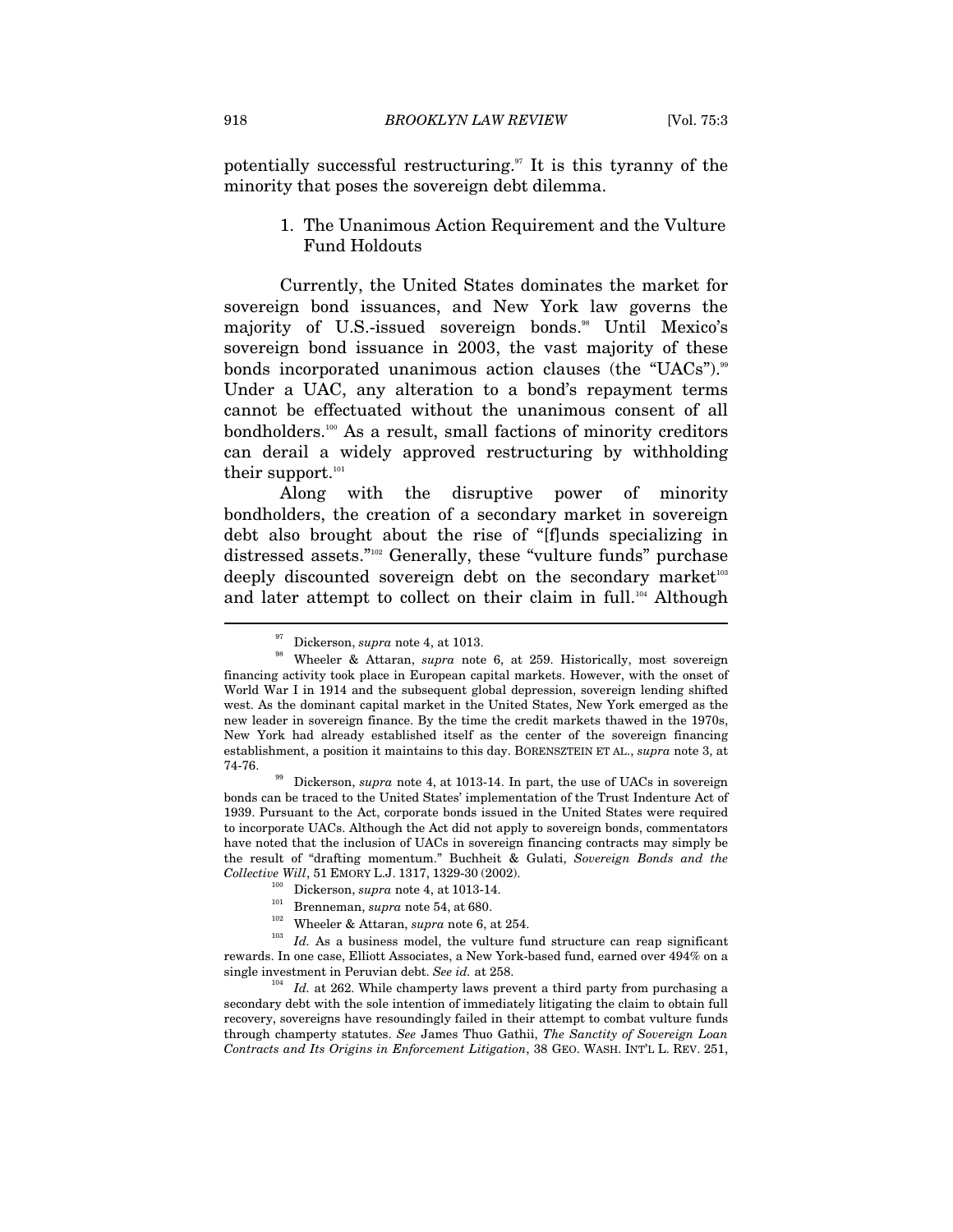there is usually no reasonable expectation that the debt will be fully repaid,<sup>105</sup> vulture funds "refuse to participate" in the restructuring process<sup>106</sup> because they are immune to the "peer or regulatory" pressures that permeate syndicated bank lending.<sup>107</sup> As a result, these funds circumvent traditional sovereign debt collection procedures and utilize litigation to obtain the full face value of their claims.<sup>108</sup>

For a bond issued with UACs, the vulture fund litigation strategy poses substantial problems for the restructuring process.109 Since an amendment to repayment terms cannot take effect without all outstanding bondholders agreeing to the alteration, the sovereign debtor has incentives to make side payments to any recalcitrant creditors.<sup>110</sup> In doing so, the sovereign debtor inadvertently encourages future holdouts.<sup>111</sup> Not only does a holdout receive the benefit of a side payment, it may also continue to pursue legal remedies to recover on the full face value of its claim. $112$  If such litigation proves successful, it depletes the total funds available to satisfy the claims of other similarly-situated creditors.<sup>113</sup> Thus, instead of promoting an orderly distribution of assets, the ability of a vulture fund to derail the restructuring process encourages the financial butchering of a sovereign's foreign exchange reserves.114 "[A] single default" can activate cross-default clauses in other debt instruments and quickly flood the sovereign in an unexpected "avalanche of redeemed debt."115 Even if litigation proves to be unsuccessful, the unanimity requirements of a UAC provision allow a single holdout to

- 
- 

<sup>311-12</sup> (2006); *see also* Elliott Assocs. v. Banco de la Nacion, 194 F.3d 363, 381 (2d Cir. 1999) (holding that the New York champerty statute "is not violated when . . . the accused party's 'primary goal' is . . . [the] satisfaction of a valid debt and its intent is % only to sue absent full performance.").<br>
See generally Fisch & Gentile, *supra* note 12, at 1044.<br>
Wheeler & Attaran, *supra* note 6, at 254, 263.<br>
<sup>107</sup> *Id.* at 262.<br>
<sup>108</sup> Fisch & Gentile, *supra* note 12, at 1045. T

funds has become increasingly aggressive. In the case of the Republic of Congo, vulture funds have attempted to collect on claims by attaching assets held by United States corporations doing business with the nation. *See generally*, Lippert, *supra* note 41. 109 *See* Dickerson, *supra* note 4, at 1013-15; Fisch & Gentile, *supra* note 12,

<sup>1045-46;</sup> Wheeler & Attaran, *supra* note 6, at 262-63.<br><sup>110</sup> Wheeler & Attaran, *supra* note 6, at 259-60.<br><sup>111</sup> *Id.* 

 $112$  *Id.* 

 $^{113} \;\; Id.$ 

<sup>114</sup> *Id.* at 260-61 115 *Id.* at 260.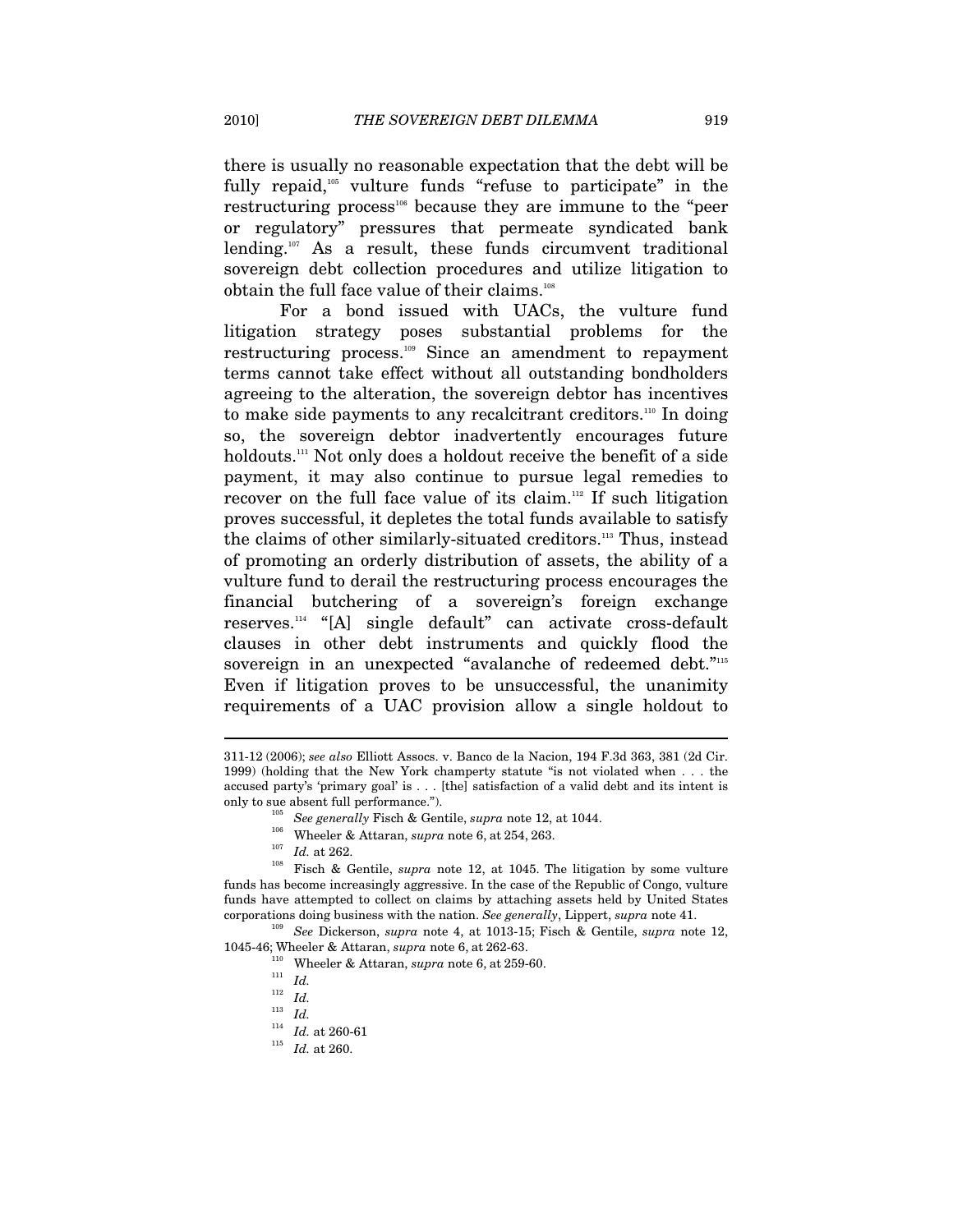bring the entire restructuring process to a halt during the pendency of the suit.116 Although these holdouts may provide valuable benefits to the sovereign financing process, $117$  they can also thwart a potentially successful restructuring<sup>118</sup> and impose heavy burdens on the citizenry of the debtor nation.<sup>119</sup> Consequently, holdout bondholders can obstruct the efficient restructuring of sovereign obligations and therefore create the sovereign debt dilemma.<sup>120</sup>

# 2. Inability of Public Institutions to Solve the Sovereign Debt Crisis

In 2002, to combat the efficiency costs of the holdout problem, Anne Krueger of the International Monetary Fund called for the creation of a Sovereign Debt Restructuring Mechanism (the "SDRM") under the auspices of the IMF.<sup>121</sup> Based on Chapter 11 of the United States Bankruptcy Code,<sup>122</sup> the SDRM sought to ensure the "orderly . . . and rapid restructuring of . . . debt while protecting asset values and creditors' rights."123 However, the plan ran into problems as soon as it was announced. On the one hand, debtor-states criticized the SDRM for its infringement on national sovereignty and its potential to increase the cost of credit.<sup>124</sup> On the other hand, lenders argued that a uniform means to restructure sovereign debt would reduce the number of potential investors.125 Most importantly, however, the United States disapproved of any global regime to effect sovereign debt

<sup>&</sup>lt;sup>116</sup> Dickerson, *supra* note 4, at 1013-14.<br><sup>117</sup> According to Professors Fisch and Gentile, "[h]oldout creditors . . . serve as a check on opportunistic defaults and onerous restructuring terms." Moreover, the enforcement of debt obligations by the judiciary "enhances the operation of the sovereign debt market by lowering the cost of financing to sovereign debtors and increasing the value of the obligation to creditors." Fisch & Gentile, *supra* note 12, at 1112. <sup>118</sup> Wheeler & Attaran, *supra* note 6, at 254.

<sup>120</sup> *Id.* at 262 (quoting, G. Mitu Gulati & Kenneth N. Klee, *Sovereign Piracy*,

<sup>56</sup> BUS. LAW 635, 637-38 (2001)).<br>
<sup>121</sup> KRUEGER, *supra* note 15, at 1, 21.<br>
<sup>122</sup> *Id.* at 1, 4. The SDRM was modeled closely on Chapter 11 bankruptcy<br>
<sup>123</sup> *Id.* at 1, 4. The SDRM was modeled closely on Chapter 11 bank proceedings in the United States. *See id.* at 21.<br><sup>124</sup> Brenneman, *supra* note 54, at 677-78.<br><sup>125</sup> Arturo C. Porzecanski, *A Critique of Sovereign Bankruptcy Initiatives: The* 

*IMF and G7 Should Curb Financial Assistance to Countries in Trouble*, BUS. ECON., Jan. 2003, at 39, 44.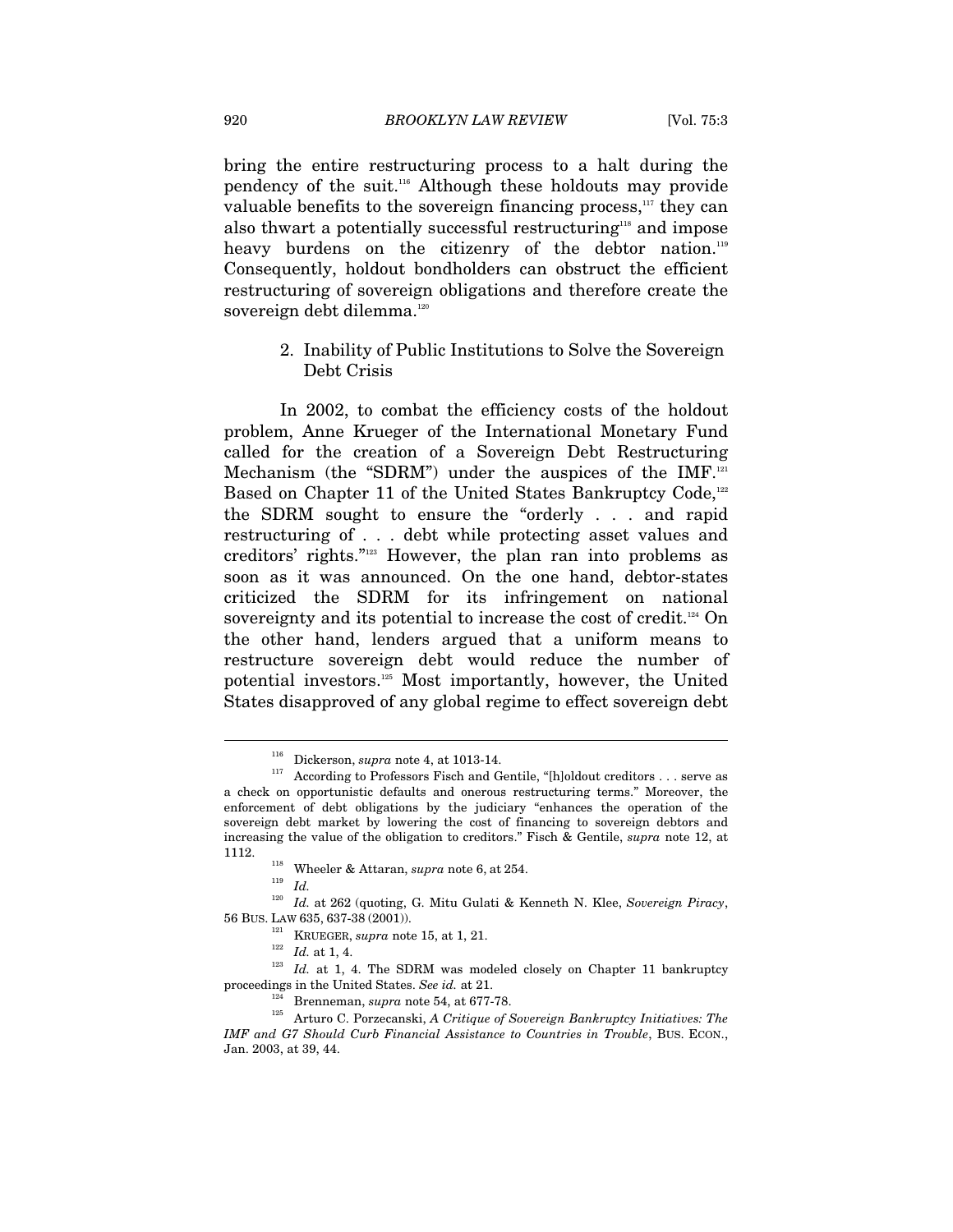restructuring.126 Accordingly, in April 2003, United States Treasury Secretary John W. Snow stated that it was "neither necessary nor feasible to continue working on the SDRM."127 Given the resistance of the United States and the investment community to any "statutory bankruptcy-like process,"<sup>128</sup> the SDRM proposal was placed on hold.129 Today, any prospect for the establishment of a formal nation-state restructuring regime appears to be dead.<sup>130</sup>

In the debate leading up to the demise of the SDRM, Treasury Secretary John W. Snow noted that "a contractual approach . . . would help promote a more orderly restructuring process . . . [because] [t]he source of . . . [the] problem . . . lies in the relationships and agreements . . . [between] debtors and their creditors."131 Given the prevalence of UACs prior to 2003 and the resulting holdout problem, the IMF,<sup>332</sup> the United States,<sup>133</sup> and the Group of 10 (the "G-10"),<sup>134</sup> advocated for a full transition from unanimous action clauses to collective action clauses in sovereign financing contracts. Through the use of CACs, it was believed that the collective action problem could be mitigated, since a supermajority vote could bind a minority of holdout creditors.<sup>135</sup>  $\overline{a}$ 

- 
- 

1017.<br><sup>129</sup> Ahdieh, *supra* note 44, at 708.<br>Brenneman, *supra* note 54, at 679.<br><sup>131</sup> Snow, *supra* note 126.<br>International Monetary and Financial Committee, International Monetary Fund, Communiqué, Dubai (Sept. 21, 2003) *available at* http://www.imf.org/external/

<sup>126</sup> John W. Snow, U.S. Sec'y of Treas., Statement at the Meeting of the International Monetary and Financial Committee (Apr. 12, 2003), *available at* http://www.imf.org/external/spring/2003/imfc/state/eng/usa.htm. 127 *Id.*

<sup>128</sup> Galvis & Saad, *supra* note 19, at 715. Since adoption of the SDRM would require an amendment to the IMF charter, the proposal would have required the affirmative vote of U.S. representatives to the IMF. *See* Dickerson, *supra* note 4, at

np/cm/2003/092103a.htm. 133 Ahdieh, *supra* note 44, at 708. 134 WORKING GROUP ON CONTRACTUAL CLAUSES, GROUP OF TEN, REPORT OF THE G-10 WORKING GROUP ON CONTRACTUAL CLAUSES 3-6 (2002) [hereinafter WORKING GROUP ON CONTRACTUAL CLAUSES], *available at* http://www.bis.org/publ/gten08.pdf. The "Group of 10" "refers to the group of countries that have agreed to participate in the [IMF's] General Arrangements to Borrow, a supplementary borrowing arrangement that can be invoked if the IMF's resources are estimated to be below member's [sic] needs." INTERNATIONAL MONETARY FUND, FACT SHEET, A GUIDE TO COMMITTEES, GROUPS, AND CLUBS, 4 (2009), *available at* http://www.imf.org/external/ np/exr/facts/pdf/groups.pdf. The members of the G-10 are: Belgium, Canada, France, Germany, Italy, Japan, Netherlands, Sweden, Switzerland, the United Kingdom, and

the United States. *Id*. **135** BARRY EICHENGREEN ET AL., INTERNATIONAL MONETARY FUND, CRISIS RESOLUTION: NEXT STEPS, 12-15 (2003).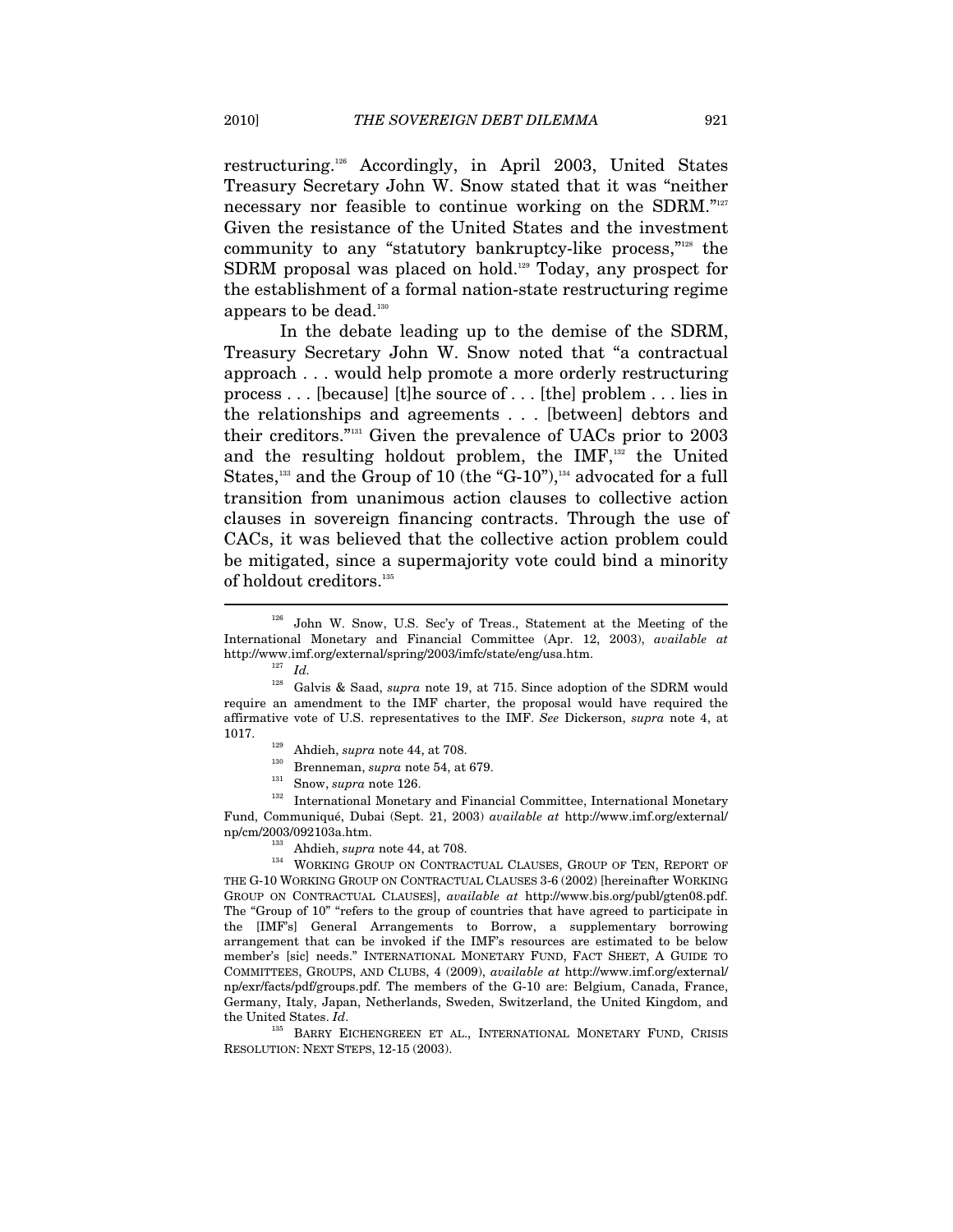## III. THE MEXICAN AND URUGUAYAN MODELS

#### *A. The Mexican Model: Rise of the Collective Action*   $Clause<sup>136</sup>$

In February 2003, Mexico became the first major issuer to incorporate collective action clauses (the "CACs") into sovereign bonds governed by New York law.137 Although other large capital markets had included CACs in sovereign bonds for quite some time, the New York markets had been hesitant to incorporate them.<sup>138</sup> Unlike unanimous action clauses, CACs enable a sovereign to amend certain reserved matters<sup>139</sup> on an outstanding bond by mere supermajority vote.<sup>140</sup> Both academics and multinational

<sup>139</sup> In Mexico's 2003 issuance, reserved matters included: "payment dates, payment amounts, interest rates, . . . payment currency . . . governing law, specified events of default, *pari passu* ranking, and submission to the jurisdiction of New York courts." Galvis & Saad, *supra* note 19, at 715-16.<br><sup>140</sup> *Id.* at 715. Within the realm of collective clauses, there is much diversity.

Although the general approval threshold was set by Mexico at 75%, some counties, such as Brazil, have required up to 85% approval. Likewise, though the majority of collective action clauses measure the voting base as the percentage of all outstanding bondholders, other nations have provided that the voting base will only consist of those holders who are present at a bondholder meeting. Similarly, other issues arise when the issuing nation or a state-owned entity is a holder of its own bonds. To combat the potential of undue influence in the approval process, most indentures have incorporated disenfranchisement clauses that prevent the state or entity from voting

Although other nations had previously incorporated collective action clauses into their sovereign bond indentures, Mexico's debt offering in 2003 was by far the largest and most visible. *See generally* Mark Gugiatti & Anthony Richards, *The Use of Collective Action Clauses in New York Law Bonds of Sovereign Borrowers* 6 (2004) (unpublished manuscript, *available at* http://www.law.georgetown.edu/international/

documents/gugiatti.pdf).<br><sup>137</sup> Galvis & Saad, *supra* note 19, at 715; *see also* United Mexican States,<br>Prospectus, at 7 (Dec. 4, 2002).

 $P<sup>138</sup>$  These markets include London, Brussels, Luxemburg, and Tokyo. Hagan, *supra* note 15 at 317-18; *see also* Elmar B. Koch, Essay, *Collective Action Clauses: The Way Forward*, 35 GEO. J. INT'L L. 665, 667 (2004). In various forms, collective action clauses have been the norm under English law since the late  $19<sup>th</sup>$  Century. Andrew G. Haldane et al. *Optimal Collective Action Clause Thresholds* 9 (2004) (unpublished manuscript, *available at* http://www.bankofengland.co.uk/publications/workingpapers/ wp249.pdf). However, in the United States, the Trustee Indenture Act of 1939 prohibits the use of CACs in corporate bonds. Trust Indenture Act of 1939 § 316(b), 15 U.S.C. § 77ppp (2004); *see also* Mark J. Roe, *The Voting Prohibition in Bond Workouts*, 97 YALE L.J. 232, 250 (1987). Due in large part to market practice, the prohibition on CACs in the corporate context migrated to sovereign bonds. Bratton & Gulati, *supra*  note 7, 55. In 2002, the G-10 Working Group on Contractual Clauses issued a report calling for the inclusion of CACs in future sovereign bond agreements. WORKING GROUP ON CONTRACTUAL CLAUSES, *supra* note 134, at 3-4. In particular, the Working Group noted that the inclusion of CACs would diverge from market practice in both New York and Germany. *Id.*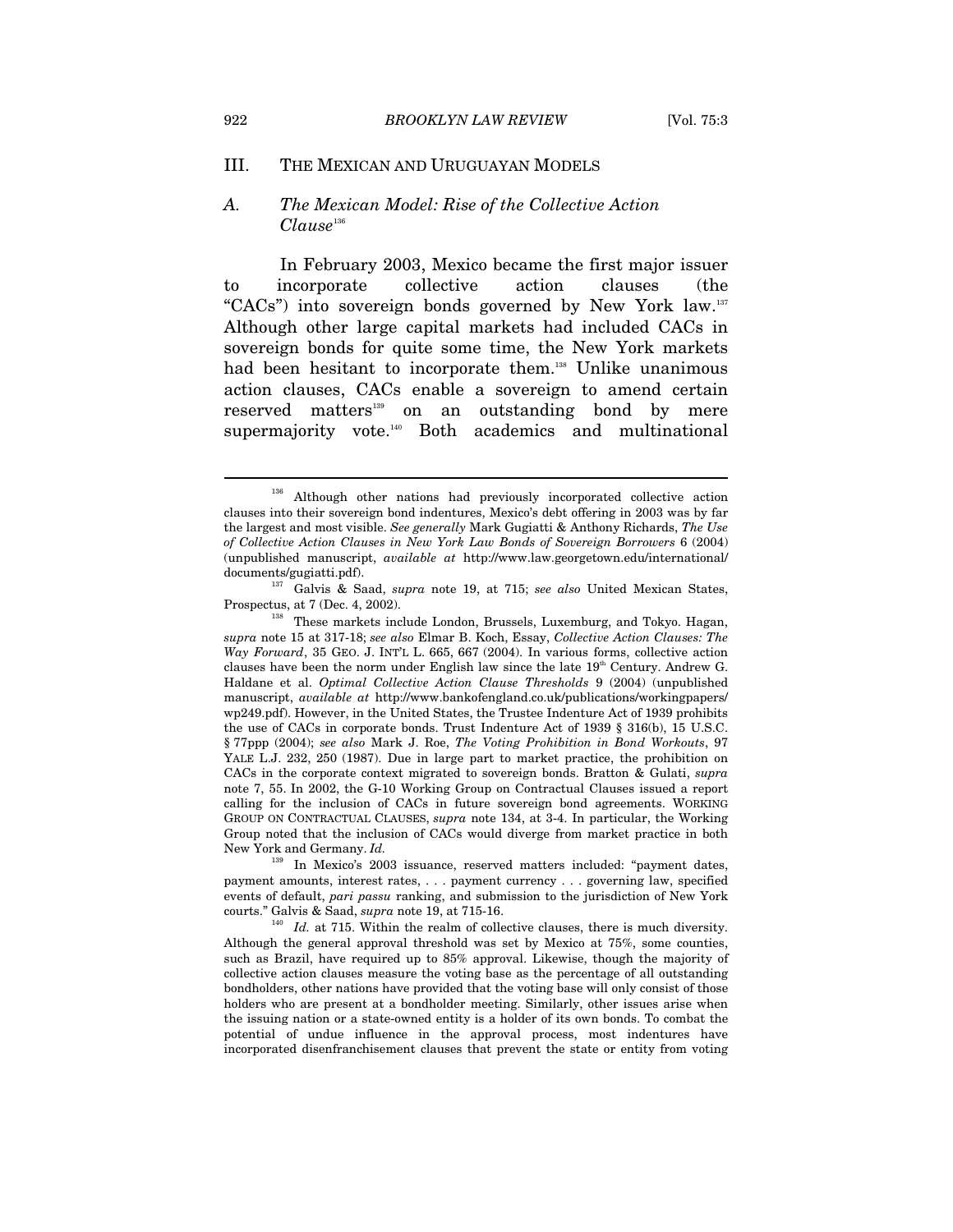institutions alike view CACs as "the most critical component" of curbing disruptive holdout litigation.141 Since a supermajority of bondholders can impose new repayment terms on recalcitrant holdout creditors,<sup>142</sup> CACs are an effective restraint on the "tyranny of the minority" problem.<sup>143</sup> To address the new risk of the majority abusing its bargaining power at the expense of minority bondholders,<sup>144</sup> heightened approval thresholds may be utilized.145 Not surprisingly, CACs have been widely regarded as a necessary but potentially insufficient means to achieve the efficient restructuring of sovereign debt.<sup>146</sup>

Pursuant to Mexico's 2003 bond issuance, three-fourths of bondholders can ratify an amendment to certain reserved matters, such as repayment terms.<sup>147</sup> To curb investor concerns that the English quorum approach<sup>148</sup> would interfere with majority bondholder rights, the Mexican issuance provided for an approval threshold based on the total principal remaining on all outstanding bonds.149 In addition to CACs, Mexico also incorporated a disenfranchisement clause.150 As one of the

- 
- 

CONTRACTUAL CLAUSES, *supra* note 131, at 1-6; Brenneman, *supra* note 54, at 681.<br><sup>141</sup> WORKING GROUP ON CONTRACTUAL CLAUSES, *supra* note 134, at 3.<br><sup>142</sup> Brenneman, *supra* note 54, at 681; *see also supra* Part II.<br><sup>1</sup>

COMPANY PRECEDENTS 271 (2d ed. 1881)). 144 Fisch & Gentile, *supra* note 12, at 1094-95. 145 The approval threshold represents the percentage of bondholders that must accept an amendment to the bond's repayment terms. WORKING GROUP ON CONTRACTUAL CLAUSES, *supra* note 134, at 4. In its contractual reform recommendations, the G-10 Working Group suggested that a 75% threshold would provide optimal benefits. *Id.* On the one hand, a higher threshold would increase the probability of holdout litigation. *Id.* On the other hand, too low a threshold may enable majority abuse of minority bondholders. Fisch & Gentile, *supra* note 12, at 1094-95. Initially, investors in the United States were hesitant to accept this change out of a concern that the threshold represented the percentage of holders actually present at a bondholders' meeting. WORKING GROUP ON CONTRACTUAL CLAUSES, *supra* note 1384, at 4. To address this concern, the G-10 recommended that the threshold percentage be based on the total principal remaining on all outstanding bonds. *Id.*

<sup>146</sup> *See generally*, WORKING GROUP ON CONTRACTUAL CLAUSES, *supra* note 1384, at 3-7 (noting several recommendations to thwart holdouts in sovereign debt

restructuring). 147 United Mexican States, Prospectus, at 7 (Dec. 4, 2002); Galvis & Saad,  $\emph{supra}$ note 19, at 715. <br>1<sup>48</sup> WORKING GROUP ON CONTRACTUAL CLAUSES, *supra* note 1384, at 4. Under

the English quorum approach, the approval threshold is based on the percentage of bonds that are represented at the bondholders' meeting, *not* the total number of bonds outstanding. Galvis & Saad, *supra* note 19, at 719. 149 United Mexican States, Prospectus, at 7 (Dec. 4, 2002). 150 Galvis & Saad, *supra* note 19, at 715.

- 
- 

on matters that require majority approval. *Id.* at 719-22; *see also* WORKING GROUP ON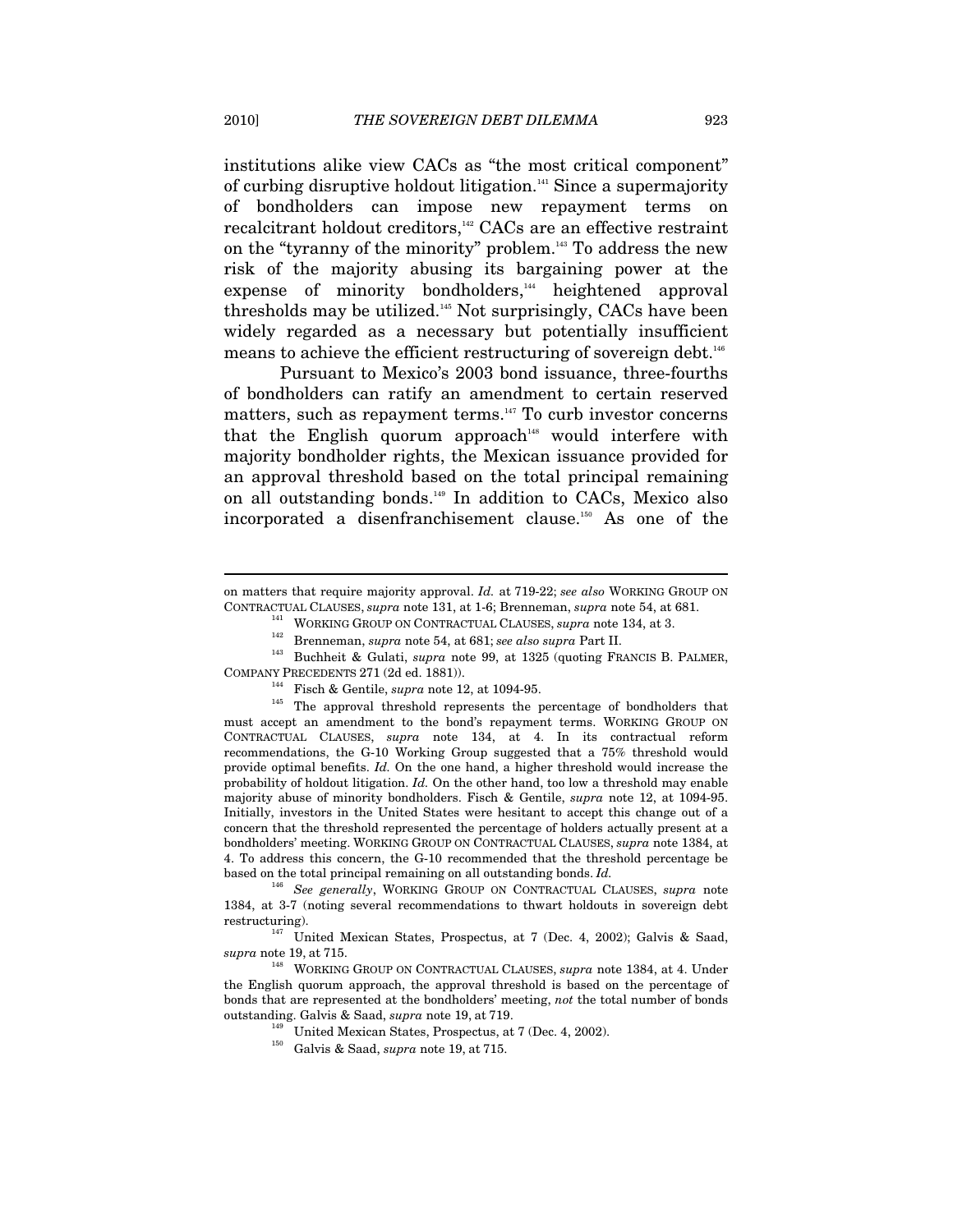recommendations made by the  $G-10$ ,<sup>151</sup> disenfranchisement clauses ensure that "[b]onds owned or controlled directly or indirectly, by the Issuer or by any public sector instrumentality of the Issuer . . . be disregarded and deemed not to be [o]utstanding."<sup>152</sup> To curb concerns over potential vote manipulation by the sovereign debtor,<sup>153</sup> such provisions limit the ability of a sovereign to distort the outcome of a proposed debt restructuring by having bondholders vote against their interests and in favor of the sovereign's dictates.154 Although Mexico limited the scope of its disenfranchisement clause,<sup>155</sup> the 2003 issuance did prohibit bonds "owned directly or indirectly by the [Mexican] federal government" from being counted in any subsequent vote.156 Within a year of Mexico's drastic contractual reforms, both CACs and disenfranchisement clauses became standard market practice in New York.157

(i) to foster early dialogue, coordination, and communication among creditors and a sovereign caught up in a sovereign debt problem;

(ii) to ensure that there are effective means for creditors and debtors to recontract, without a minority of debt-holders obstructing the process; and

(iii) to ensure that disruptive legal action by individual creditors does not hamper a workout that is underway, while protecting the interest of the creditor group.

*Id.* 

 $\overline{a}$ 

<sup>152</sup> *Id.* at 7.<br><sup>153</sup> Galvis & Saad, *supra* note 19, at 720.<br><sup>154</sup> WORKING GROUP ON CONTRACTUAL CLAUSES, *supra* note 1384, at 4.<br><sup>155</sup> The wording of the Mexican disenfranchisement clause is somewhat narrower than that suggested by the G-10. Galvis & Saad, *supra* note 19, at 720. Under the G-10's wording, bonds "owned or controlled" by the sovereign would be prohibited. WORKING GROUP ON CONTRACTUAL CLAUSES, *supra* note 1384, at 17. Because Mexico limited its provision to bonds "owned" by the federal government, this might be viewed as more favorable to the sovereign debtor. Galvis & Saad, *supra* note 19, at 720. Although most other sovereigns have followed Mexico's lead, Uruguay adopted the G-10's recommendation word-for-word. *Id.* 

 $\frac{156}{157}$  *Id.* 

157 INTERNATIONAL MONETARY FUND, PROGRESS REPORT TO THE INTERNATIONAL MONETARY AND FINANCIAL COMMITTEE ON CRISIS RESOLUTION 5 (Apr. 20, 2004), *available at* http://www.imf.org/external/np/pdr/cr/2004/eng/042004.pdf. In less than a year after Mexico made its initial offering using CACs, over 11 countries, including Chile, Indonesia, Israel, Italy, Peru, Poland, Turkey and Venezuela, incorporated CACs into their bonds governed by New York law. *Id.* at 3; *see also* Koch, *supra* note 138, at 673. Indeed, although "there were no sovereign bonds with CACs on

 $151$  In 2002, the G-10 formed a Working Group on Contractual Clauses "to consider how sovereign debt contracts could be modified in order to make the resolution of debt crises more orderly." WORKING GROUP ON CONTRACTUAL CLAUSES, *supra* note 1384, at 1. To that end, in September of 2002, the Working Group issued a Report with recommendations of contractual provisions to include in future sovereign financing agreements. *Id.* For the Working Group, the objectives to be achieved were: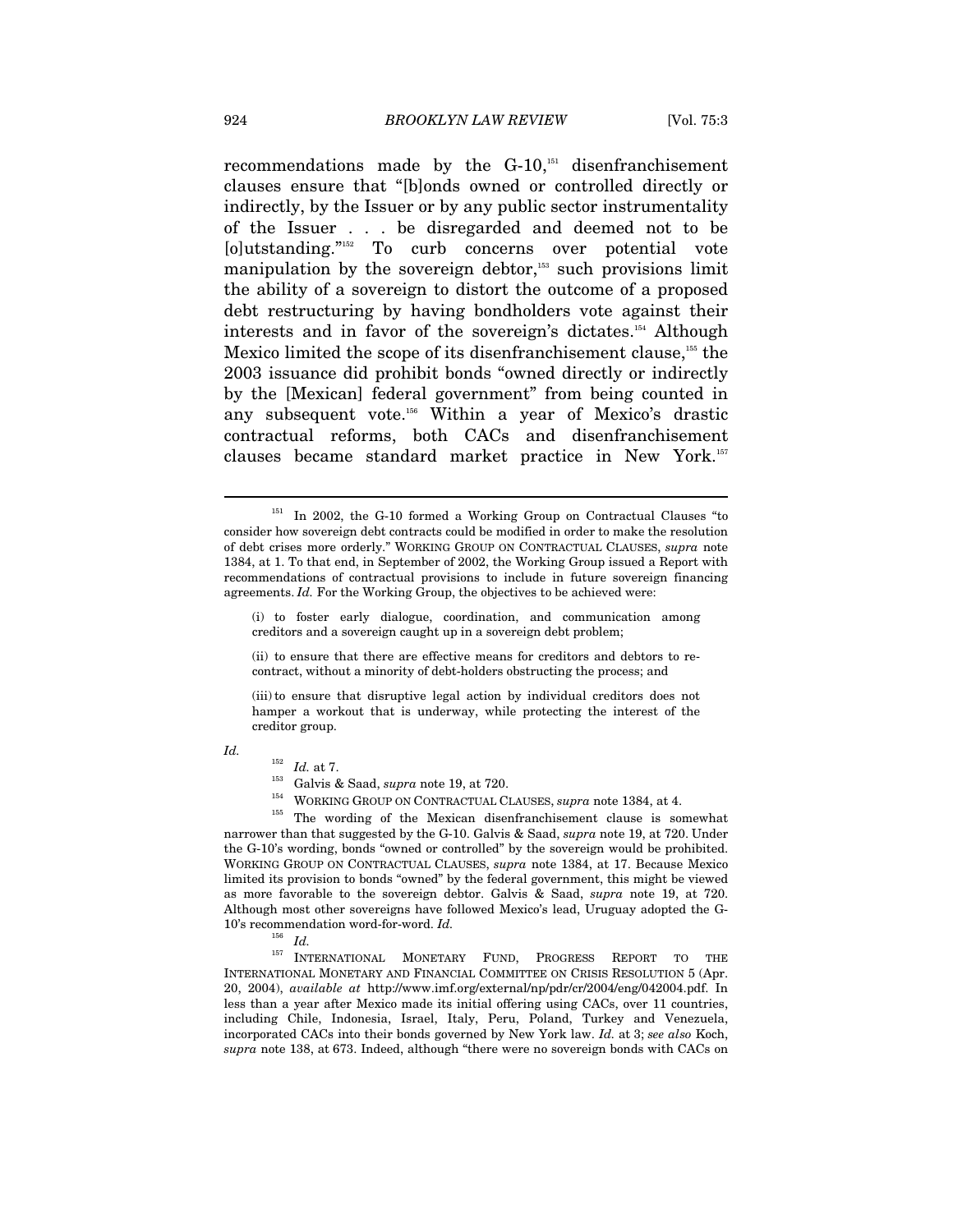However, while the Mexican reforms were necessary, they were insufficient to achieve effective creditor cooperation in the absence of other coercive legal remedies.<sup>158</sup>

#### *B. The Uruguayan Model*

In March 2003, Uruguay became the second country to issue sovereign bonds incorporating CACs.159 Like the Mexican model, Uruguay provided for both a 75% approval threshold on reserved matters<sup>160</sup> as well as an issuer disenfranchisement provision.161 In addition to the incorporation of reforms adopted from the Mexican model, $162$  the Uruguayan issuance also included aggregation principles<sup>163</sup> and a weak-trustee structure.<sup>164</sup> When compared to the Mexican reforms, the Uruguayan additions appear to provide a superior means to tackle several of the unresolved collective action problems.<sup>165</sup> However, though the Uruguayan issuance appears to better constrain the power of holdout creditors, it too fails to fully address the collective action crisis of sovereign debt restructuring.<sup>166</sup>

the New York market in 2002, in 2003 nearly 50% . . . of all new sovereign bonds under New York law included CACs." *Id.* 

<sup>158</sup> Robert B. Gray, Chairman, Int'l. Primary Mkt. Ass'n., Remarks at UNCTAD Fourth Inter-Regional Debt Management Conference (Nov. 11, 2003), *available at* http://www.efmagroup.net/getdoc/7514dd4b-4c34-4bc0-a266-f77648b5638a/

<sup>111103-</sup>RBG-UNCTAD-Speech-PDF.aspx. 159 República Oriental, Indenture, *supra* note 21, at 13-15; *see also* Galvis &.

Saad, *supra* note 19, at 717.<br><sup>160</sup> República Oriental, Indenture, *supra* note 21, at 36. Under the Uruguayan issuance, reserved matters are very similar to those included under the Mexican model. *See supra* note 139 and accompanying text. In Uruguay's 2003 issue, reserved matters include: payment dates, principal amounts, interest rates, currency, percentage of votes required for taking any action, *pari passu* rankings, governing law, and submission to New York courts' jurisdiction. República Oriental, Indenture, *supra* note 21, at 38.  $\frac{161}{161}$  Unlike the Mexican issuance, the Uruguayan disenfranchisement clause

mirrored the G-10 recommendations exactly. Galvis & Saad, *supra* note 19, at 720; *see* 

<sup>&</sup>lt;sup>162</sup> Galvis & Saad, *supra* note 19, at 717.<br><sup>163</sup> República Oriental, Indenture, *supra* note 21, at 36; *see also* Galvis & Saad, *supra* note 19, at 722-23.

<sup>&</sup>lt;sup>164</sup> República Oriental, Indenture, *supra* note 21, at 15; *see also* Galvis & Saad, *supra* note 19, at 724.

<sup>165</sup> *See infra* Part III.B.1-2. 166 *See infra* Part IV.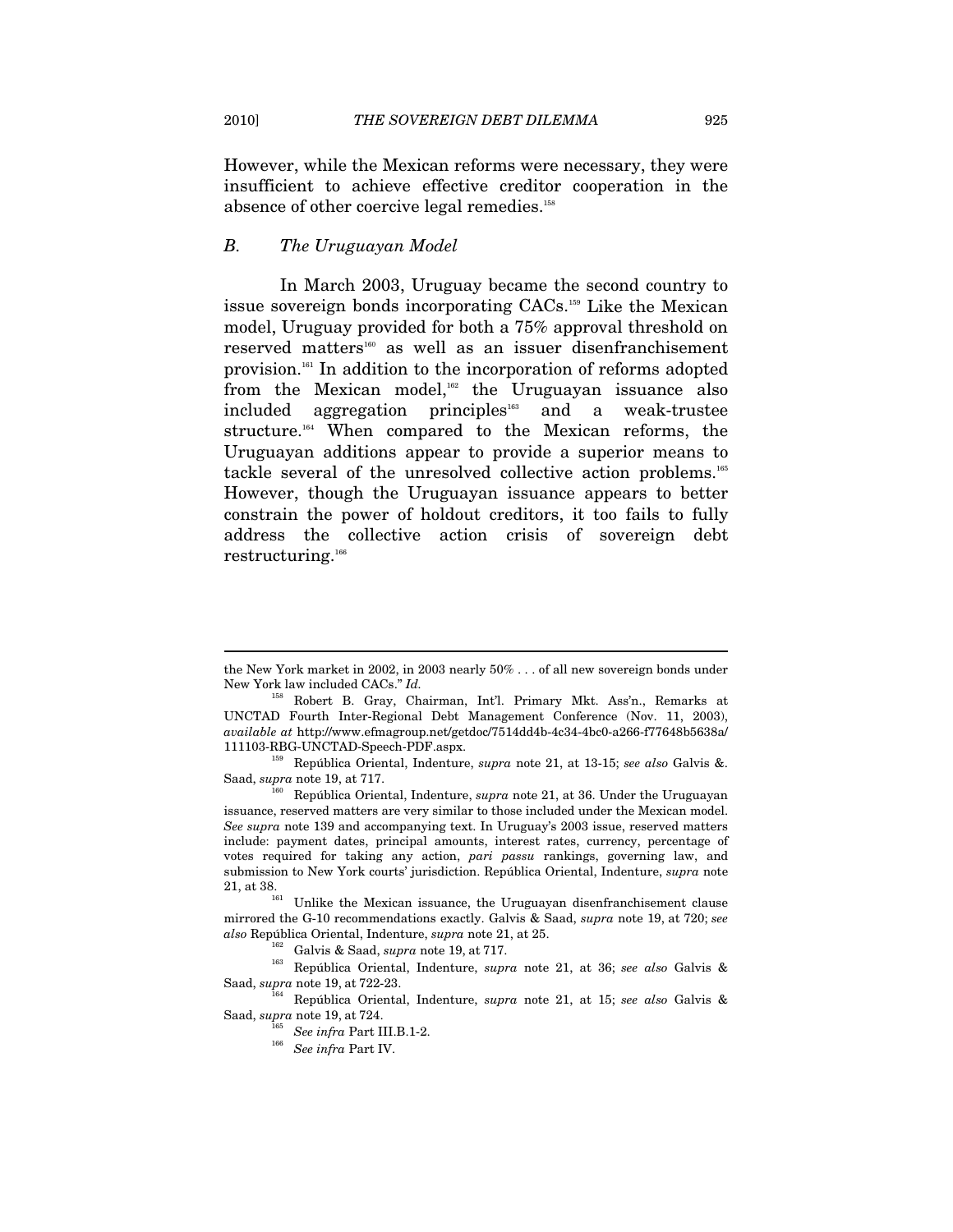#### 1. Aggregation

Under the Mexican model, voting provisions and approval thresholds apply individually to each bond series, and as a result, hinder the efficient restructuring of sovereign debt.167 In the absence of aggregation, an issuer must seek approval of a restructuring plan from the requisite percentage of holders in each individual bond series.<sup>168</sup> Consequently, collective action problems arise both among bondholders within the same class, as well as among the various series of bonds.<sup>169</sup> As the number of series increases, or when different modification provisions govern several different series of bonds, this process becomes progressively complex.170 Similarly, the repeated renegotiation of identical terms across multiple bond series can prove to be incredibly inefficient to the sovereign debt restructuring process.<sup>171</sup> Without aggregation, a group of rogue bondholders within a single series can hold up a potentially successful restructuring.172 In an effort to ameliorate these holdout creditors and move the restructuring process forward, a sovereign may "purchase" the consent of dissenting creditors through side payments, and inadvertently create a run on the sovereign debtor's assets.<sup>173</sup> Moreover, even

*All?*, 52 EMORY L. J. 417, 422-23 (2003). For example, an issuer could experience significant problems if one series of bonds is governed by CACs and another series has

 $^{171}$  Barry Eichengreen & Ashoka Mody, *Is Aggregation a Problem for Sovereign Debt Restructuring?* 1 (Jan. 2003) (unpublished manuscript, *available at*, http://idbdocs.iadb.org/wsdocs/getdocument.aspx?docnum=801485); *see also* INTERNATIONAL MONETARY FUND, LEGAL DEPARTMENT, THE RESTRUCTURING OF SOVEREIGN DEBT— ASSESSING THE BENEFITS, RISKS, AND FEASIBILITY OF AGGREGATING CLAIMS 8 (2003) (available at http://www.imf.org/external/np/pdr/sdrm/2003/090303.pdf).

<sup>172</sup> Fisch & Gentile, *supra* note 12, at 1094. The success of such a holdout strategy will ultimately depend on whether the bonds incorporate UACs or CACs. LEGAL DEPARTMENT, INTERNATIONAL MONETARY FUND, THE RESTRUCTURING OF SOVEREIGN DEBT—ASSESSING THE BENEFITS, RISKS, AND FEASIBILITY OF AGGREGATING CLAIMS 8 (2003).

<sup>173</sup> Eichengreen & Mody, *supra* note 171, at 3. Under the United States Bankruptcy Code, private debtors and creditors can avoid this outcome because of the effect of the automatic stay (which halts attempts by creditors to collect on their debt

<sup>167</sup> *See* Galvis & Saad, *supra* note 19, at 722-23. A single bond issuance may incorporate multiple series of bonds. For example, after the debt crisis of 2001, Argentina had to restructure 152 different bonds, issued in 14 different countries, denominated in seven different currencies, and subject to eight different governing laws. Dr. Guillermo Nielsen, Argentine Republic Sec'y of Finance, Speech at Dubai on Argentina's Restructuring Guidelines (Sept. 22, 2003), *available at* http://www.argentinedebtinfo.gov.ar/documentos/ discurso\_gn\_dubai\_con\_diap\_english.pdf.<br>WORKING GROUP ON CONTRACTUAL CLAUSES, *supra* note 1384, at 3.<br>Galvis & Saad, *supra* note 19, at 722.<br>David A. Skeel, Jr., Review Essay, *Can Majority Voting Provisions Do It*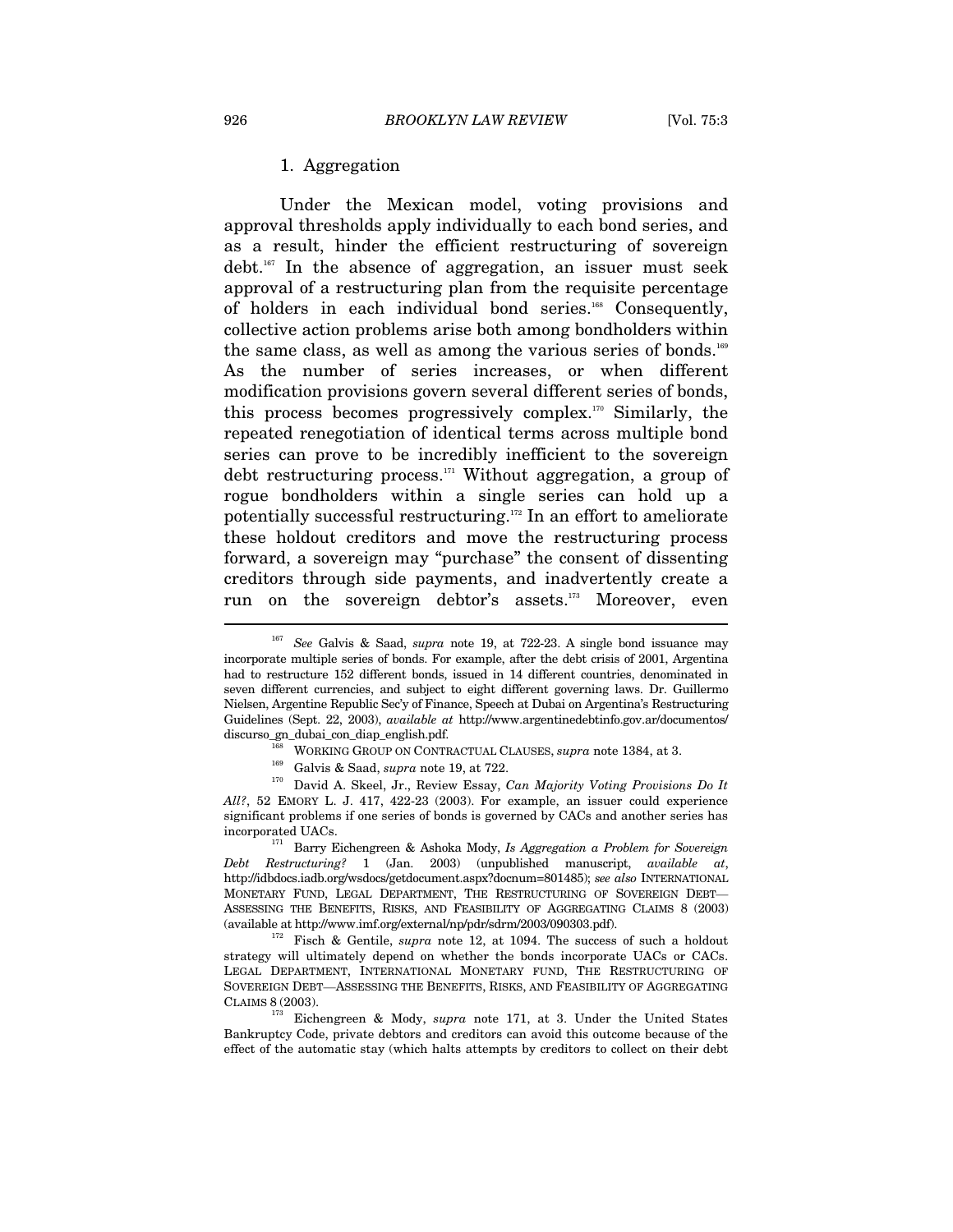assuming that a change in repayment terms could be effectuated across multiple series of bonds, the size of a single holdout's stake may be large enough to make the entire restructuring meaningless.174

To address these efficiency issues and conform to the contractual recommendations of the  $G-10$ ,<sup>175</sup> Uruguay became the first sovereign to incorporate aggregation principles that provide for the cram down modification of reserved matters across multiple series of bonds.<sup>176</sup> Under this provision, an amendment to repayment terms can be imposed against multiple bond series. $177$  Specifically, cram down can occur if the proponents of the modification obtain the support of "[h]olders of not less than 85% in aggregate principal amount of the Outstanding Debt Securities of all Series affected by that Modification (taken in aggregate) . . . and [h]olders of not less than 66-2/3% in aggregate principal amount of the Outstanding Debt Securities of that Series (taken individually)."<sup>178</sup> When combined with Uruguay's 75% approval threshold CAC,<sup>179</sup> aggregation allows the issuer to impose repayment term amendments on a one-third-minority holdout.<sup>180</sup>

Most importantly, the incorporation of an aggregation clause encourages the type of collaboration and shared sacrifice that was commonplace during the era of syndicated bank lending.181 Because of cram down, aggregation permits the

*Restructuring Approach*, 9 L. & BUS. REV. AM. 629, 663-64 (2003). 177 Galvis & Saad, *supra* note 19, at 722.; *see also* WORKING GROUP ON

CONTRACTUAL CLAUSES, *supra* note 1384, at 6-7. 178 República Oriental, Indenture, *supra* note 21, at, 36; *see also* Galvis &

Saad, *supra* note 19, at 722.<br><sup>179</sup> Galvis & Saad, *supra* note 19, at 723.<br><sup>180</sup> By providing for aggregation, the Uruguayan model "effectively reduces" the approval threshold "from 75% to two-thirds." Galvis & Saad, *supra* note 19, at 723. For example, under CAC with a 75% approval threshold, a minority faction of one-third of outstanding bondholders in a single series can block any amendment to reserved matters for that series. With aggregation, however such holdouts have less power. If the proponents of a reserved matter modification can obtain the approval of 85% of the aggregate principle of all outstanding series, the amendment can be crammed down on a single series with no more than one-third holdouts. 181 *See supra* Part I.B.

during the pendency of the case) and avoidable preference provisions (which void transactions that were made on the eve of filing the bankruptcy petition). 11 U.S.C.  $\S$  362, 547 (2005).

<sup>&</sup>lt;sup>174</sup> For example, if the holdout was the cause of the sovereign's financial crisis. Although the G-10 Working Group did "not [focus] on the technicalities of [aggregation provisions] in any detail," their 2002 report did note that such clauses have "a great deal of potential" and "[merit] further exploration." WORKING GROUP ON CONTRACTUAL CLAUSES, *supra* note 138, at 6. 176 Alinna Arora & Rodrigo Olivares Caminal, *Rethinking the Sovereign Debt*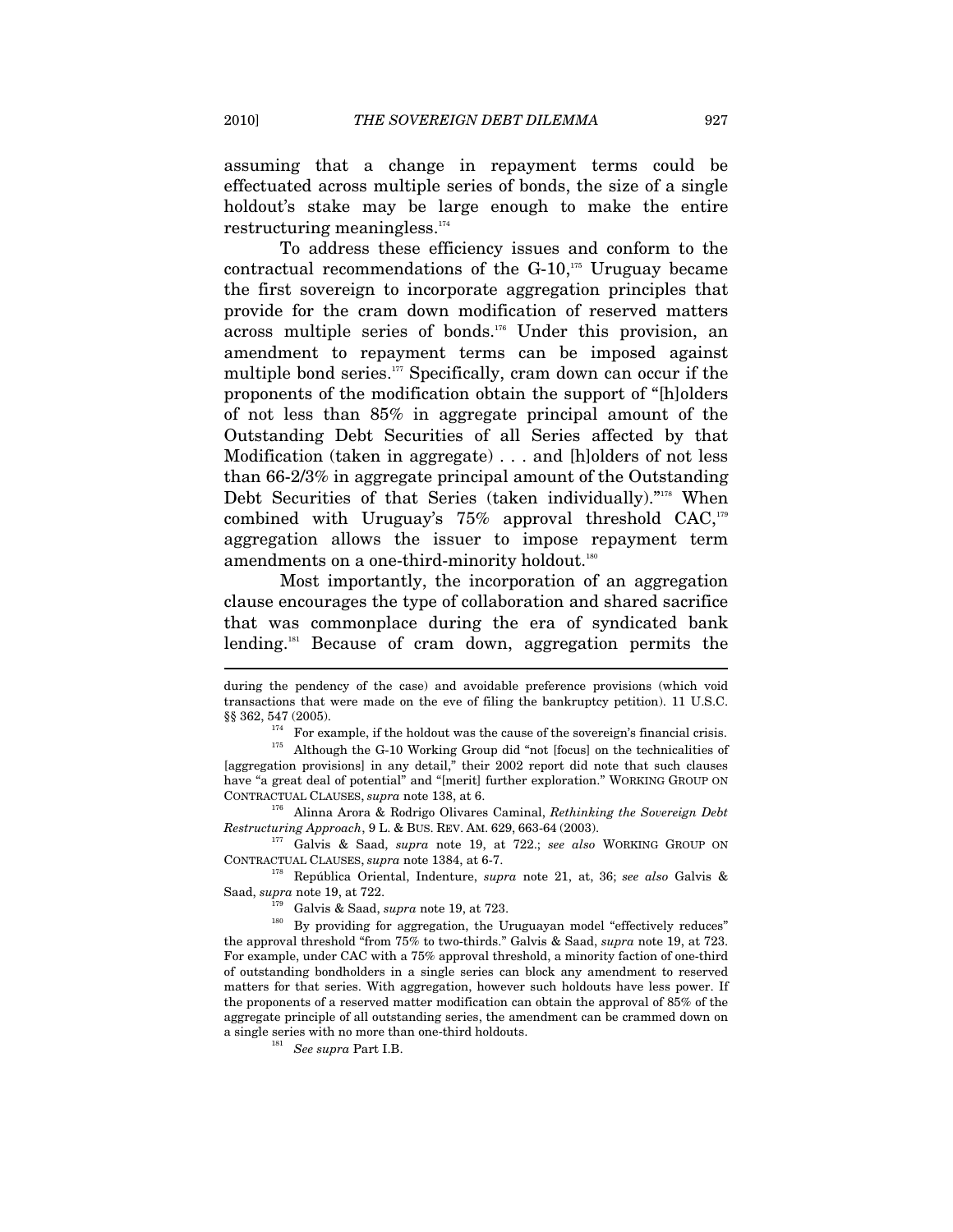issuer to focus on areas of collective agreement across multiple bond series.<sup>182</sup> Similarly, the threat of cram down encourages the holders of different bonds to work together to arrive at a settlement that is jointly advantageous.<sup>183</sup> With the presence of a highly liquid secondary market, moreover, recalcitrant bondholders remain free to avoid what they may deem as inequitable concessions by selling their bonds in the open market.<sup>184</sup> As a result, the Uruguay model promotes and fosters collaboration among creditors while providing an avenue for those who wish to opt out of the process.<sup>185</sup>

#### 2. Fiscal Agency and Trust Structures

While collective action clauses make the restructuring of sovereign debt somewhat easier, they only solve a portion of the holdout problem.186 Under both UACs and CACs, sovereign bonds issued pursuant to New York law generally incorporate a fiscal agency structure.<sup>187</sup> Under this approach, each bondholder retains an individual right to seek legal remedies against the sovereign debtor in the event of default.<sup>188</sup> Although direct legal actions were at one time quite rare,189 litigation to collect against sovereign debtors is increasing.190 In the absence of "sharing clauses,"191 litigating creditors under both the Mexican and the Uruguayan models do not have to divide legal awards

<sup>&</sup>lt;sup>182</sup> Galvis & Saad, *supra* note 19, at 722.<br><sup>183</sup> Fisch & Gentile, *supra* note 12, at 1090-95.<br>*Id. Is* 

 $\frac{185}{186}$  *Id.* 

<sup>186</sup> Fisch & Gentile, *supra* note 12, at 1093-95; *see also* Skeel, *supra* note 170, at 423-24. 187 Galvis & Saad, *supra* note 19, at 723; *see also* WORKING GROUP ON

CONTRACTUAL CLAUSES, *supra* note 138, at 6. Although sovereign bonds issued in England have incorporated trust deeds for quite some time, sovereign bonds in the United States typically utilize a fiscal agent. WORKING GROUP ON CONTRACTUAL

CLAUSES, *supra* note 1384, at 6; Fisch & Gentile, *supra* note 12, at 1102.<br><sup>188</sup> INTERNATIONAL MONETARY FUND, PROGRESS REPORT TO THE INTERNATIONAL MONETARY AND FINANCIAL COMMITTEE ON CRISIS RESOLUTION 10 n.16 (Apr. 20, 2004) [hereinafter IMF, PROGRESS REPORT], *available at*  http://www.imf.org/external/np/pdr/cr/2004/eng/042004.pdf.<br>Bratton & Gulati, *supra* note 7, at 34.<br>IMF, PROGRESS REPORT, *supra* note 188, at 13.<br>For example, in the event that a court awards a litigating bondholder a

<sup>&</sup>quot;disproportionate" judgment, a sharing clause may require that bondholder to turn over any overpayment to the fiscal agent for a pro rata distribution to other bondholders. Although such clauses were common during the era of syndicated bank lending, they are rarely found in sovereign bond financing. Lee C. Buchheit, *Changing Bond Documentation: The Sharing Clause*, 17 INT'L FIN. L. REV. 17, 17-18 (1998).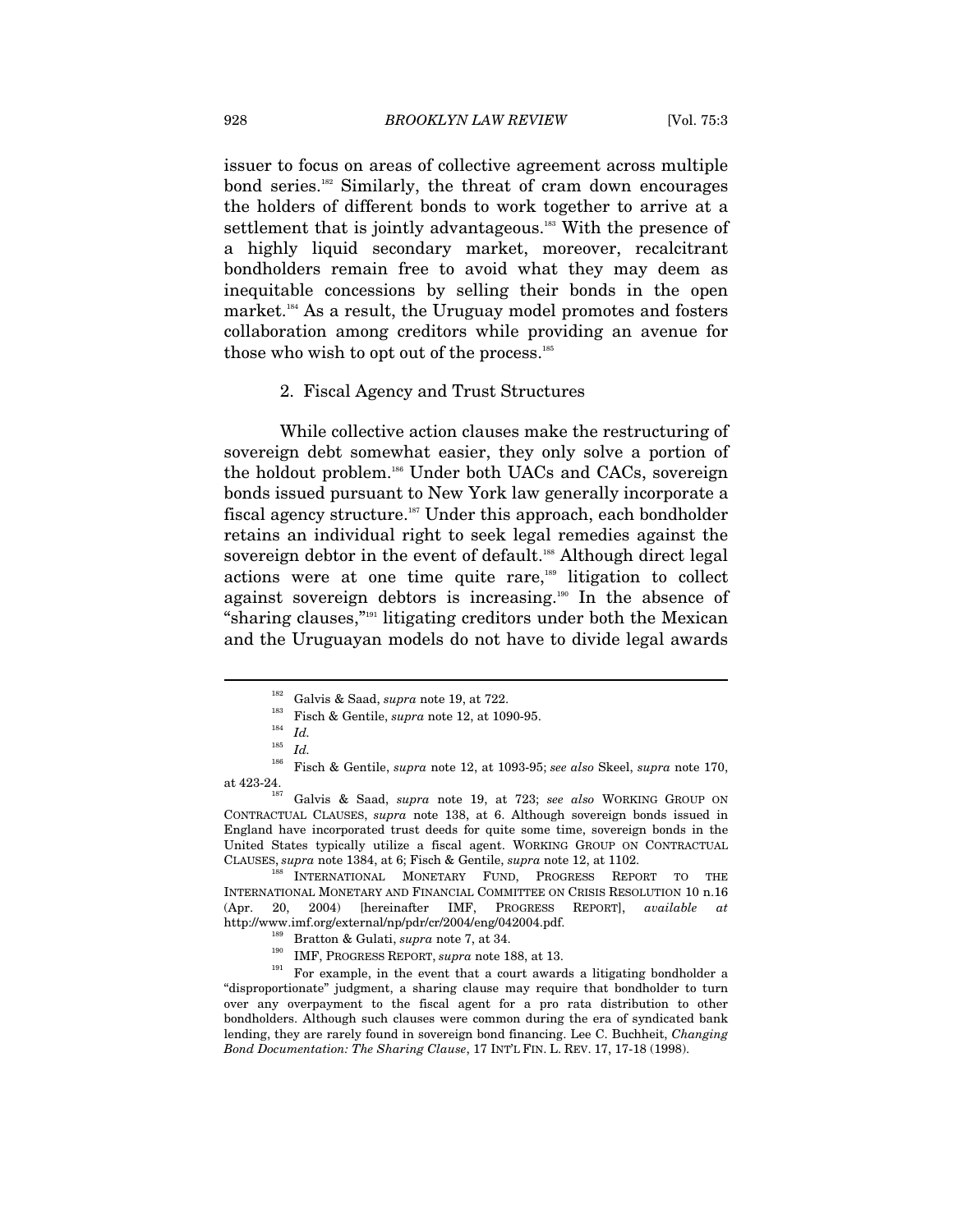pro rata with fellow bondholders.192 Because sovereign debt restructuring qualifies as a "zero sum game,"<sup>193</sup> litigation becomes "infectious"194 as creditors race to seize a defaulting sovereign's assets.<sup>195</sup> Accordingly, though the introduction of CACs and aggregation principles begin to address the holdout problem, civil suits by dissenting bondholders continue to reduce both the net pool of assets available to other creditors as well as the potential for a successful restructuring of the sovereign's outstanding debt.<sup>196</sup>

Under the Mexican model, the fiscal agent is a relatively weak entity that controls merely the distribution of payments and simple forms of interaction between the issuer and the bondholders.197 As an agent of the sovereign debtor, the fiscal agent does not represent the interests of the bondholder class.<sup>198</sup> Pursuant to most Fiscal Agency Agreements,<sup>199</sup> the fiscal agent "acts solely . . . for the issuer and does not have any fiduciary relationship to the bondholders."200 As a result, the fiscal agent has very limited bondholder duties.<sup>201</sup> In most cases, these obligations are confined to: giving notice of specified events, assembling a bondholder meeting if petitioned by the requisite percentage of bondholders, and appointing a chairperson at the bondholder meeting.<sup>202</sup> Given that the fiscal agent has no power to file suit against the sovereign debtor, $203$  and that the creditors retain an individual right to litigate on their claims,<sup>204</sup> the fiscal agency structure is ineffective in preventing disruptive litigation on the part of holdout creditors.<sup>205</sup>

<sup>&</sup>lt;sup>192</sup> Brenneman, *supra* note 54, at 680.<br><sup>193</sup> Buchheit, *supra* note 191, at 18. In other words, the sovereign's assets that are available to satisfy bondholder debt are limited. Therefore, as one creditor collects on its claim, another creditor is left with fewer assets to satisfy its claim.<br>  $\frac{194}{195}$  *Id.* 

<sup>&</sup>lt;sup>196</sup> *Id.* Fisch & Gentile, *supra* note 12, at 1093-95.

<sup>&</sup>lt;sup>197</sup> Macmillan, *supra* note 33, at 65-66.<br><sup>198</sup> Fisch & Gentile, *supra* note 12, at 1102.<br><sup>199</sup> The Fiscal Agency Agreement is the controlling document that governs the

<sup>%</sup> sovereign debtor and fiscal agent relationship. Macmillan, *supra* note 56, at 341.<br>
<sup>200</sup> *Id.* at 341-42.<br>
<sup>201</sup> *Id.* at 341.<br>
<sup>202</sup> *Id. Id.*<br>
<sup>202</sup> *Ig. See also* Working Group on Contractual Clauses, Group of Te the G-10 Working Group on Contractual Clauses (2002), *available at*  http://www.bis.org/publ/gten08.pdf. 204 Fisch & Gentile, *supra* note 12, at 1102. 205 *Id.* at 1103.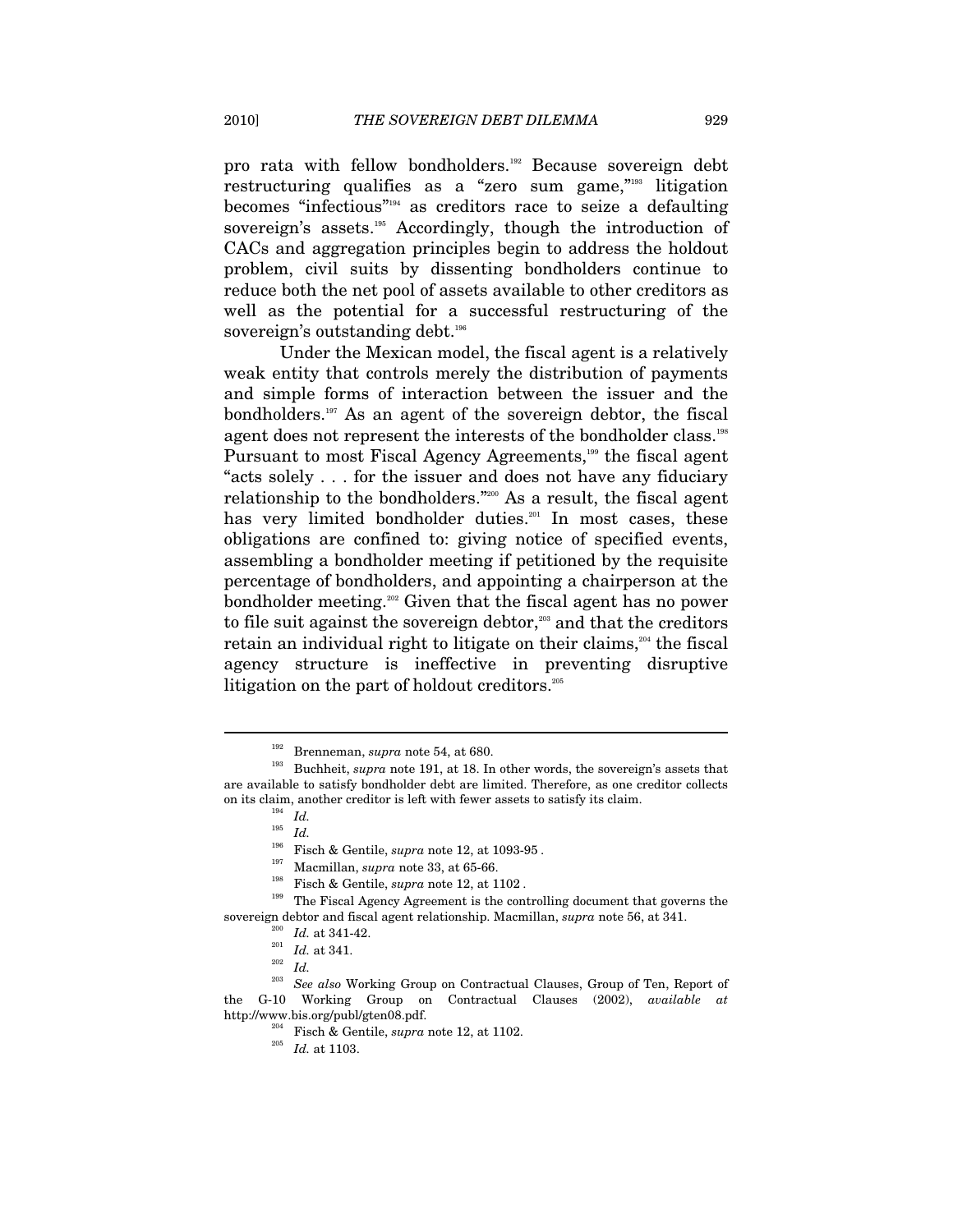To avoid some of the collective action and efficiency problems inherent in multiple civil suits,206 the Uruguayan model incorporates a weakened trustee structure instead of the fiscal agency model.<sup>207</sup> Although the trustee structure does not preclude individual bondholders from filing suit to recover outstanding amounts payable, $208$  the trustee does have the power to initiate legal action on behalf of the bondholder class.209 Accordingly, in the event of a default, the trustee is an "identifiable leader" to coordinate collective bondholder action.210 Similarly, when engaged in litigation, the trustee acts for the benefit of the entire bondholder class and distributes any resulting award pro rata.<sup>211</sup> In accordance with G-10 recommendations,212 the trustee is also responsible for gathering and distributing financial information concerning the sovereign debtor in the event of a debt restructuring.<sup>213</sup> Yet, while the Uruguayan trustee structure plays a more prominent role in addressing the holdout problem, the model fails to

- 
- 
- benefits could be obtained. Galvis & Saad, *supra* note 19, at 723-25.<br><sup>210</sup> Macmillan, *supra* note 56, at 341.<br><sup>211</sup> Galvis & Saad, *supra* note 19, at 722-24.<br><sup>212</sup> WORKING GROUP ON CONTRACTUAL CLAUSES, *supra* note 13

(i) a description of the economic or financial circumstances that . . . explain the request for the proposed Modification;

(ii) if the Republic . . . [has] entered into a standby, extended funds, or similar program with the International Monetary Fund . . . ; and

(iii) a description of the Republic's proposed treatment of its other major creditor groups . . . .

República Oriental, Indenture, *supra* note 21, at 37; *see also*, Galvis & Saad, *supra* note 19, at 722; Anna Gelpern, *How Collective Action is Changing Sovereign Debt*, 22 INT'L FINANCIAL L. REV., 19 (2003).

<sup>206</sup> *See supra* Part II.B. 207 República Oriental, Indenture, *supra* note 21, at 17;, *see also* Part IV. Uruguay was the first nation to utilize an Indenture Trustee in a New York sovereign financing agreement. Galvis &. Saad, *supra* note 19, at 724. In addition, by incorporating a weak trustee structure, the success of Uruguay's issuance also demonstrated a market willingness to move away from the traditional fiscal agency

model. <sup>208</sup> In particular, if the Republic fails to make payments when due, individual bondholders can sue to recover. República Oriental, Indenture, *supra* note 21, at 15; *see* 

*also* Arora & Caminal, *supra* note 176, at 663; Galvis &. Saad, *supra* note 19, at 724. 209 The trustee can initiate such action on the request of 25% of outstanding bondholders. República Oriental, Indenture, *supra* note 21, at 15. Pursuant to the indenture, "the Trustee, in its own name . . . shall be entitled and empowered to institute any action or proceedings at law or in equity for the collection of . . sums . . . due and unpaid." *Id.* at 13. Some academics suggest that the primary benefits of a trustee could be achieved without shifting from the fiscal agent structure. By "concentrat[ing] 'the right to sue' in a single representative of bondholders" the same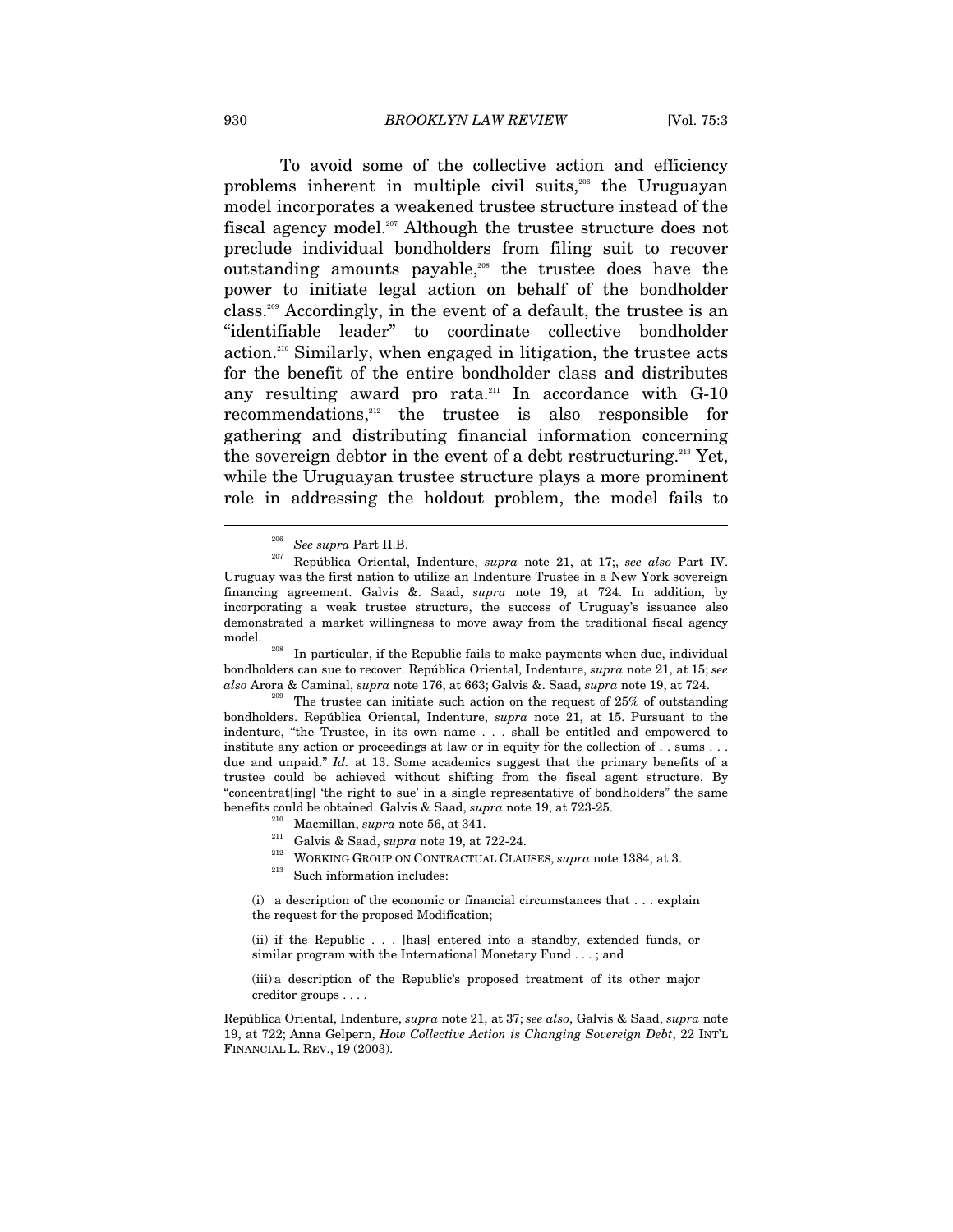prevent rogue litigation, $214$  and as a result, collective action problems remain.

#### IV. THE SUPER TRUSTEE SOLUTION

In 2002, when the G-10 reported on contractual solutions to the sovereign debt crisis, it recommended both the inclusion of CACs215 and the incorporation of a "super" trustee structure.<sup>216</sup> Under the "super" trustee model, bondholders generally do not have the right to bring legal actions in their individual capacity.217 Rather, the authority to file suit against the sovereign debtor usually lies solely with an indenture trustee.218 As a result, litigation can only be brought on the trustee's own initiative or upon the direction of a specified percentage of outstanding bondholders.219 Similar to the Uruguay model, if any resulting legal action proves successful, the trustee, as representative of the entire bondholder class, must share any award pro rata.<sup>220</sup>

For the better part of the last century, the Trust Indenture Act of 1939 (the "Act") has mandated a trust indenture structure for public corporate bonds.<sup>221</sup> Under the Act, the trustee is an agent of the bondholders and owes to them a duty of good faith.<sup>222</sup> Although the trustee's duties are limited outside of the default scenario,<sup>223</sup> the trustee does ensure compliance with the terms of the indenture even when the debtor is paying as required.<sup>224</sup> If a debtor defaults,

<sup>214</sup> Galvis & Saad, *supra* note 19, at 723-24. Although the Uruguayan Trustee curbs holdout litigation on accelerated amounts (those payments not yet due), it fails to % effectively control individual legal actions for past amounts due. Id. at 724 n.23.<br><sup>215</sup> WORKING GROUP ON CONTRACTUAL CLAUSES, *supra* note 1384, at 3.<br><sup>216</sup> Other recommendations included: revised provisions for calli

meetings; majority enforcement of acceleration clauses; provisions requiring appropriate information to be disseminated to bondholders; and disenfranchisement provisions from the issuer of the bonds. See id. at 2-7.<br>
<sup>217</sup> IMF, PROGRESS REPORT, *supra* note 157, at 10 n.16.<br>
<sup>218</sup> WORKING GROUP ON CONTRACTUAL CLAUSES, *supra* note 1384, at 6-7.<br>
<sup>219</sup> IMF, PROGRESS REPORT, *sup* 

*Structure For Corporate Bonds*, 51 STAN. L. REV. 447, 485 (1999). In addition, the Trust Indenture Act of 1939 explicitly exempts governments, both domestic and foreign, from its requirements. 15 U.S.C.A. § 77ddd(a)(6) (1998); *see also* Macmillan, *supra* note 56,

Macmillan, *supra* note 586, at 339-41.

<sup>223</sup> Fisch & Gentile, *supra* note 12, at 1105. 224 Macmillan, *supra* note 586, at 339-40.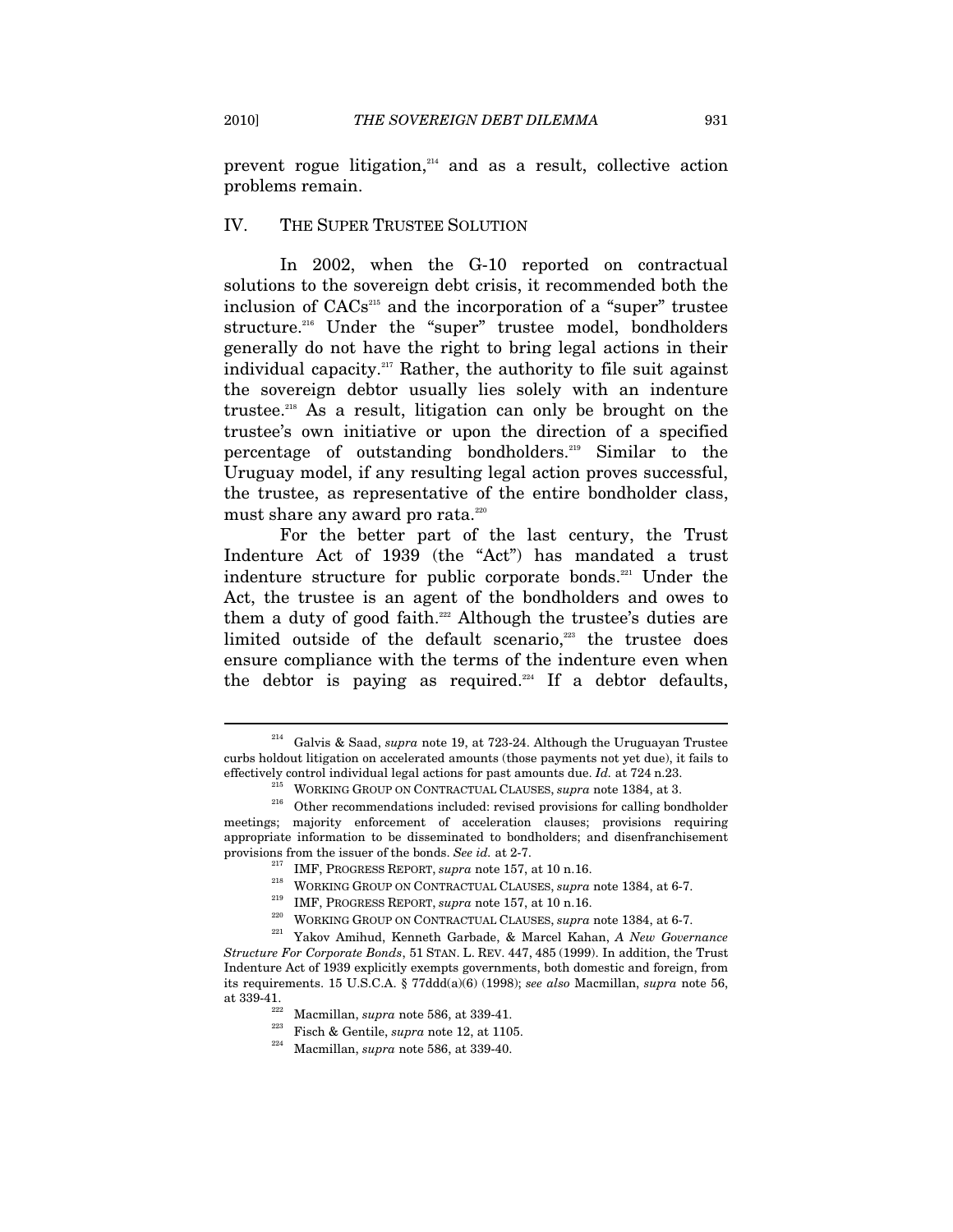however, the trustee's duties become much more complex.<sup>225</sup> In accordance with the Act, the debtor's default triggers the trustee's fiduciary duties to the bondholder class.<sup>226</sup> In addition, the trustee is the only entity that is able to accelerate principal amounts due on outstanding bonds.<sup>227</sup> Unlike a fiscal agent, the trustee acts as a fiduciary for bondholders, and thus only the trustee may file suit against the debtor.<sup>228</sup> Unless the trustee fails to comport with its fiduciary obligations, bondholders are limited in the types of lawsuits they can bring.<sup>229</sup> Consequently, the Act both limits the ability of holdouts to pursue obstructive litigation tactics and provides bondholders with a centralized fiduciary to enforce the payment obligations of recalcitrant corporate debtors.<sup>230</sup>

Although the Uruguayan model provides for an indenture trustee with some control over the sovereign debt restructuring process, it fails to solve the holdout dilemma, because rogue creditors can continue to file adversary actions.<sup>231</sup> By incorporating CACs and aggregation principles but failing to preclude suits by individual bondholders,<sup>232</sup> the model fails to live up to its full potential.<sup>233</sup> Under a "super" trustee approach akin to that required by the Trust Indenture Act, the holdout problem could be greatly curbed.<sup>234</sup> Whereas CACs and aggregation clauses in the Uruguay model prevent holdout creditors from halting the restructuring process itself, the problem of a race to the sovereign debtor's assets remains.235 By entrusting an individual or entity with exclusive power to file suit for default, the "super" trustee structure prevents vulture funds and rogue creditors from disrupting the restructuring process with threats of costly and cumbersome litigation.236 Similarly, the pool of assets to be distributed among equally

 $\frac{225}{226}$  *Id.* at 339-41.<br> $\frac{226}{227}$  **Eight** 8 Caption

<sup>&</sup>lt;sup>227</sup> Fisch & Gentile, *supra* note 12, at 1104.<br><sup>228</sup> *Id.* at 1105. Although the Act provides that public, corporate bondholders have an absolute right to sue for past amounts due (as opposed to accelerated amounts), this provision could be removed from sovereign bond trustee indentures. *See* Galvis & Saad, *supra* note 19, at 724 n.23.<br><sup>229</sup> Fisch & Gentile, *supra* note 12, at 1105.<br>*Id.* 

<sup>231</sup> *See* Galvis & Saad, *supra* note 19 , at 723. 232 *See id.* at 723-25. 233 *See* Fisch & Gentile, *supra* note 12, at 1094. 234 *See id.* 

 $\frac{^{235}}{^{236}}$  *See id.* 

<sup>236</sup> *See* WORKING GROUP ON CONTRACTUAL CLAUSES, *supra* note 1384, at 6-7.